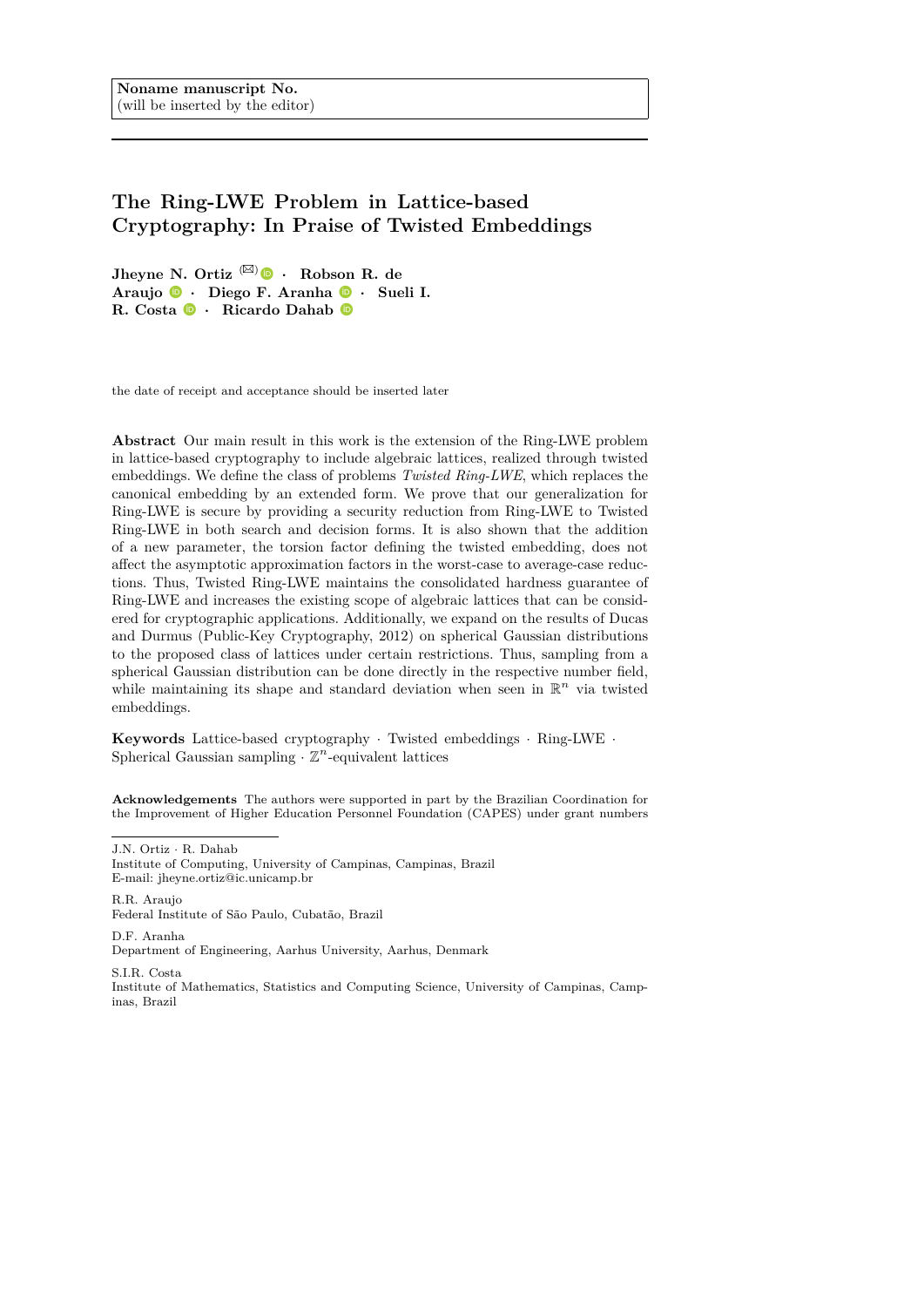1591123 and 1540410, the Brazilian National Council for Scientific and Technological Development (CNPq) under grant numbers 164489/2018-5 and 313326/2017-7, and São Paulo Research Foundation under grant number 2013/25977-7.

# **1 Introduction**

Lattice-based cryptography comprehends the class of cryptosystems whose security is based on the conjectured intractability of hard lattice problems such as the Shortest Independent Vectors problem (SIVP), the Shortest Vector Problem (SVP), and the Closest Vector Problem (CVP)  $[1,23]$  $[1,23]$ . The main problem in the foundation of most modern lattice-based cryptosystems is Learning with Errors (LWE) [[26](#page-22-1)]. Since its introduction in the cryptographic realm in 2005, algebraically structured variants have been proposed, such as Learning with Errors over Rings [[16](#page-21-0)], denoted Ring-LWE, and Module-LWE  $[9, 14, 2]$  $[9, 14, 2]$  $[9, 14, 2]$  $[9, 14, 2]$  $[9, 14, 2]$ , among others  $[24]$ .

The usual instantiation of the Ring-LWE problem in lattice-based cryptosystems is over power-of-two cyclotomic number fields, as evidenced by the finalists of NIST's Post-Quantum Cryptography standardization effort [[20](#page-21-4)]. This choice of number field is particularly interesting because its ring of integers is isomorphic to the polynomial ring  $R = \mathbb{Z}[x]/(x^n + 1)$ , for *n* a power of two. The fact that  $x^n + 1$  is maximally sparse allows efficient polynomial multiplication using the number-theoretic transform combined with the negacyclic convolution. In addition to that, the transformation from the ring *R* to its dual, denoted  $R^{\vee}$ , is a simple scaling of the form  $R = mR^{\vee}$ , allowing applications to work directly on *R*, with no loss in their underlying worst-case hardness guarantees [[16](#page-21-0)].

Another advantage of power-of-two cyclotomic number fields is that the sampling of error terms can be performed directly in the ring *R* considering a power basis, since the transformation to the associated vector subspace  $H$  isomorphic to  $\mathbb{R}^n$  is just a rigid rotation followed by scaling. Essentially, this occurs because the ideal lattice obtained from the ring of integers of power-of-two cyclotomic number fields is a rotation of the  $\mathbb{Z}^n$ -lattice. For other choices of cyclotomic fields, sampling from a spherical Gaussian distribution can be done in an extended ring and performing a reduction modulo the cyclotomic polynomial  $\Phi_m(x)$ , which leads to the desired spherical distribution in the canonical embedding [\[11\]](#page-21-5). For general number fields, lattices realized by their ring of integers via canonical embedding do not have to be equivalent to  $\mathbb{Z}^n$  and the best option in terms of security still is a sampling from an error distribution in *H* and computing the inverse transformation with respect to the canonical embedding [\[16,](#page-21-0)[17\]](#page-21-6).

In this context, we extend the Ring-LWE class of problems to embrace more general algebraic constructions of lattices which allow additional factors on the embedding coordinates. We replace the canonical embedding by *twisted embeddings*, which favors the diversification of security assumptions, by allowing the Ring-LWE Problem to use number fields which realize lattices equivalent to  $\mathbb{Z}^n$ , in addition to the power-of-two cyclotomic number fields. As a consequence, the error sampling can be performed directly in the polynomial ring without any security loss. For instance, there exists a twisted embedding for which the image of the ring of integers of the maximal real cyclotomic number field  $\mathbb{Q}(\zeta_p + \zeta_p^{-1})$ , where  $p \geq 5$  is a prime number, is a lattice equivalent to  $\mathbb{Z}^{(p-1)/2}$  [\[7\]](#page-21-7). Twisted embeddings have been useful in coding theory, since they allow the construction of algebraic lattices with improved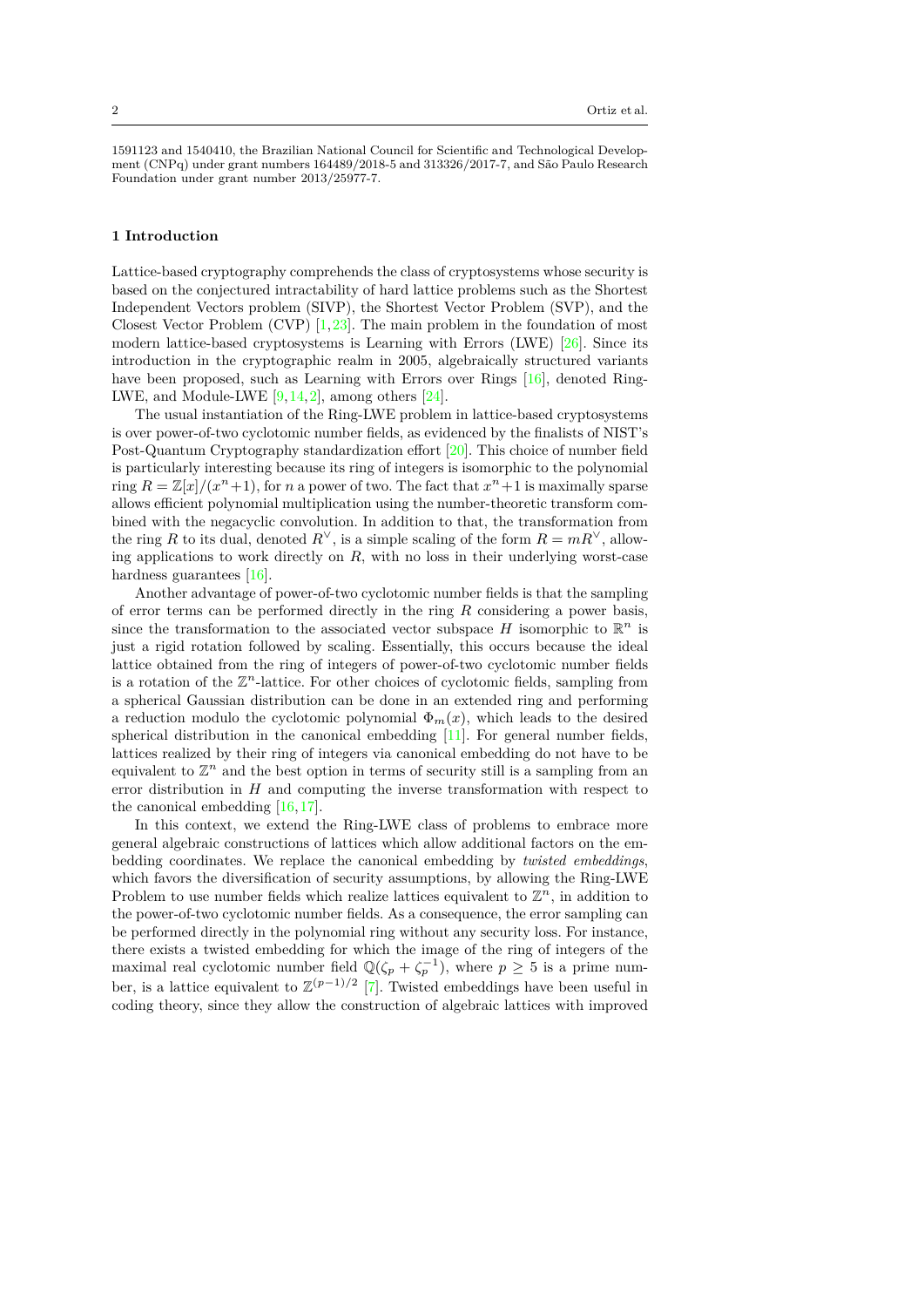properties for Rayleigh fading channels, providing high density, maximum diversity, and great minimum product distance  $[8,12,5]$  $[8,12,5]$  $[8,12,5]$  $[8,12,5]$  $[8,12,5]$ .

This paper is organized as follows. Section [2](#page-2-0) is devoted to the introduction of concepts and results on lattices and algebraic number theory to be used throughout the paper. Section [3](#page-6-0) introduces the canonical and twisted embeddings. Section [4](#page-9-0) approaches the Gaussian measures relevant to the computational reductions which state the hardness of both the original and the Twisted Ring-LWE problems. Section [5](#page-10-0) presents the original statement of the Ring-LWE problem in its search and decision variants, and also the computational problems which form the foundation of the (Ring)-LWE hardness. Section [6](#page-12-0) generalizes the class of Ring-LWE problems by adopting twisted embeddings. We prove that multiplying the coordinates of vectors in the canonical representation by a twisting factor does not affect the hardness of Ring-LWE. This is shown via a reduction from both search and decision versions of Ring-LWE to their corresponding twisted forms. Moreover, we compute the new approximation factors for the reduction from SIVP to DGS (Discrete Gaussian Sampling problem), and also for the reduction from DGS to Ring-LWE. Since the new approximation factors are simply multiplied by a scalar associated with the lattice dimension  $n$ , the asymptotic factors are not affected by the change of embeddings.

Section [7](#page-15-0) extends to a more general class of number fields the results of Ducas and Durmus on spherical Gaussian sampling [[11](#page-21-5)]. We show that correct noise sampling can be performed directly in the field representation of lattices equivalent to  $\mathbb{Z}^n$  without any increase in the standard deviation. Finally, Section [8](#page-18-0) discusses the practical impacts of instantiating the Ring-LWE problem over the ring of integers of the maximal real cyclotomic number field  $\mathbb{Q}(\zeta_p + \zeta_p^{-1})$ , where  $p \geq 5$  is a prime number. We analyze the main computational operations in the compact public-key cryptosystem of Lyubashevsky, Peikert, and Regev [[17](#page-21-6)], and also the format of the ring's defining polynomial in terms of the expansion factor.

#### <span id="page-2-0"></span>**2 Preliminaries on Lattices and Algebraic Number Theory**

In this section, we introduce concepts, results and notation to be used throughout the paper. For a positive integer number *m*, denote by  $[m]$  the set  $\{1, 2, \ldots, m\}$ . For  $1 \leq p < \infty$ , the  $\ell_p$ -norm of a vector **a** in  $\mathbb{R}^n$  or  $\mathbb{C}^n$  is  $\|\mathbf{a}\|_p = \left(\sum_{i=1}^n |a_i|^p\right)^{1/p}$ , and the  $\ell_{\infty}$ -norm is  $||\mathbf{a}||_{\infty} = \max_{i \in [n]} |a_i|$ .

#### 2.1 The Space *H*

Frequently, lattices are defined in the Euclidean space  $\mathbb{R}^n$ . However, in the Ring-LWE context, it is more convenient to define lattices in a specific subspace of  $\mathbb{C}^n$ isometric to  $\mathbb{R}^n$ : the *space*  $H$ .

**Definition 1 (Space H)** Let *s*<sup>1</sup> and *s*<sup>2</sup> be non-negative integer numbers such that  $n = s_1 + 2s_2 > 0$ . The *subspace*  $H \subseteq \mathbb{C}^n$  is defined as

$$
H = \left\{ (a_1, a_2, \ldots, a_n) \in \mathbb{R}^{s_1} \times \mathbb{C}^{2s_2} : a_{j+s_1+s_2} = \overline{a_{j+s_1}}, \ \forall \ j \in [s_2] \right\}.
$$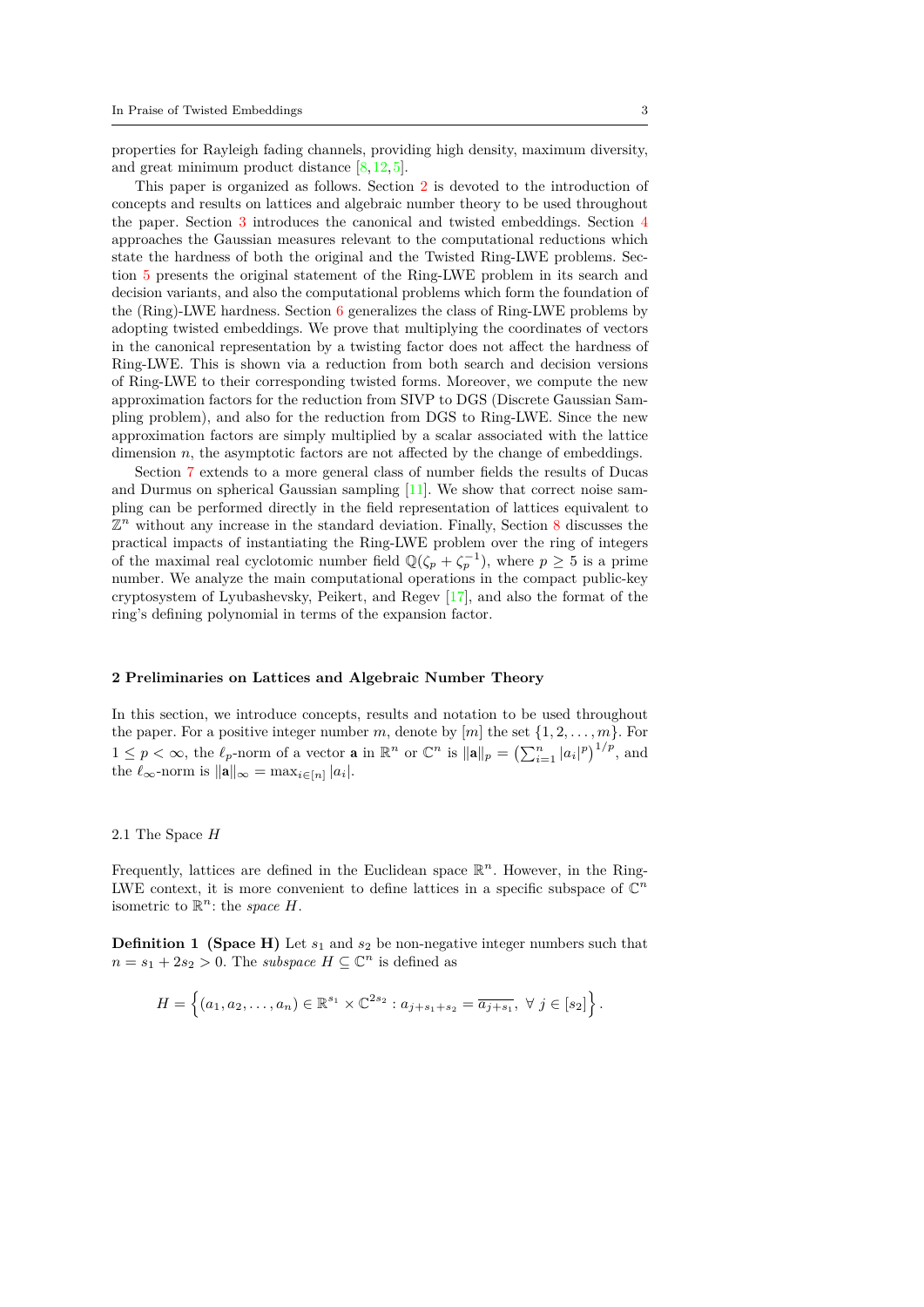We consider *H* endowed with the inner product obtained as a restriction of the standard inner product of  $\mathbb{C}^n$ :

$$
\langle \mathbf{a}, \mathbf{b} \rangle_H := \sum_{i \in [n]} a_i \overline{b_i} = \sum_{i \in [s_1]} a_i b_i + \sum_{j \in [s_2]} (a_{j+s_1} b_{j+s_1+s_2} + a_{j+s_1+s_2} b_{j+s_1}) \in \mathbb{R}.
$$

 $\sqrt{\langle \mathbf{a}, \mathbf{a} \rangle_H}.$ The norm (usually  $\ell_2$ -norm) of  $\mathbf{a} = (a_1, a_2, \ldots, a_n) \in H$  is defined as  $\|\mathbf{a}\|$ 

For  $i \in [n]$ , denote by  $\mathbf{u}_i$  the vector with all zero coordinates except for the *i*-th position, which is equal to one. We consider  $\{u_1, u_2, \ldots, u_n\}$  the canonical basis of  $\mathbb{R}^n$  (over  $\mathbb{R}$ ) and  $\mathbb{C}^n$  (over  $\mathbb{C}$ ). An orthonormal basis for *H* can be defined in terms of the canonical basis of  $\mathbb{C}^n$ :

**Definition 2** (Canonical basis of  $H$ ) Let  $s_1$  and  $s_2$  be non-negative integer numbers such that  $n = s_1 + 2s_2 > 0$ . For  $i \in [s_1]$ , define  $\mathbf{h}_i = \mathbf{u}_i$ . For  $i \in [s_2]$ , define  $h_{i+s_1} = \frac{1}{\sqrt{2}} (\mathbf{u}_{i+s_1} + \mathbf{u}_{i+s_1+s_2})$  and  $h_{i+s_1+s_2} = \frac{i}{\sqrt{2}} (\mathbf{u}_{i+s_1} - \mathbf{u}_{i+s_1+s_2})$ . Then, the set  $\mathcal{B} = {\bf{h}_1, h_2, \ldots, h_n}$  is an orthonormal basis of *H*, which we call the *canonical basis* of *H* as an *n*-dimensional R-vector space.

Notice that any vector  $\mathbf{a} = (a_1, a_2, \dots, a_n) \in H \subseteq \mathbb{C}^n$  can be written as an R-linear combination of the vectors of the canonical basis  $\beta$  of  $H$  as

$$
\mathbf{a} = \sum_{i \in [s_1]} a_i \mathbf{h}_i + \sum_{i \in [s_2]} \sqrt{2} \Re(a_{i+s_1}) \mathbf{h}_{i+s_1} + \sum_{i \in [s_2]} \sqrt{2} \Im(a_{i+s_1}) \mathbf{h}_{i+s_1+s_2},
$$

where  $\Re(\cdot)$  and  $\Im(\cdot)$  denote the real and imaginary parts of a complex number, respectively.

The linear map  $\kappa\left(\sum_{i\in[n]} b_i \mathbf{h}_i\right) := \sum_{i\in[n]} b_i \mathbf{u}_i$ , with  $b_i \in \mathbb{R}$ , defines an isomorphism between the R-vector spaces *H* and  $\mathbb{R}^n$ , such that  $\langle \mathbf{a}, \mathbf{b} \rangle_H = \langle \kappa(\mathbf{a}), \kappa(\mathbf{b}) \rangle$ , where  $\langle \cdot, \cdot \rangle$  denotes the standard inner product in  $\mathbb{R}^n$ . Then, it follows that *H* and  $\mathbb{R}^n$  are isometric, that is, *H* is an Euclidean space, as defined next. In particular, the norm of an element  $\mathbf{a} \in H$  coincides with the usual norm  $(\ell_2\text{-norm})$  of  $\kappa(\mathbf{a}) \in \mathbb{R}^n$ , that is,  $\|\mathbf{a}\| = \|\kappa(\mathbf{a})\|_2$ .

## 2.2 Lattices in Euclidean Vector Spaces

An *Euclidean vector space*  $(E, \langle \cdot, \cdot \rangle_E)$  is an *n*-dimensional R-vector space *E* with an inner product  $\langle \cdot, \cdot \rangle_E$ , which is isometric to  $\mathbb{R}^n$  with the standard inner product. Consider an orthonormal basis  $\mathcal{B}(E) = \{e_1, e_2, \ldots, e_n\}$  of *E*.

A set Λ *⊂ E* is said to be a *full-rank lattice* (or simply *lattice*), if Λ is a discrete additive subgroup of *E* with rank *n*. Equivalently,  $\Lambda \subset E$  is a lattice if there exists a set of linearly independent vectors  $\mathbf{B} = {\mathbf{v}_1, \mathbf{v}_2, \dots, \mathbf{v}_n} \subset E$  such that

$$
\Lambda = \Lambda(\mathbf{B}) = \left\{ \sum_{i \in [n]} a_i \mathbf{v}_i \ : \ a_i \in \mathbb{Z} \right\}.
$$

The set **B** is called a *basis* (or a Z-basis) of  $\Lambda$ . For each  $\mathbf{v}_j \in \mathbf{B}$ , it can be written in terms of the orthonormal basis  $\mathcal{B}(E)$  as  $\mathbf{v}_j = \sum_{i \in [n]} v_{ij} \mathbf{e}_i$  for  $v_{ij} \in \mathbb{R}$ .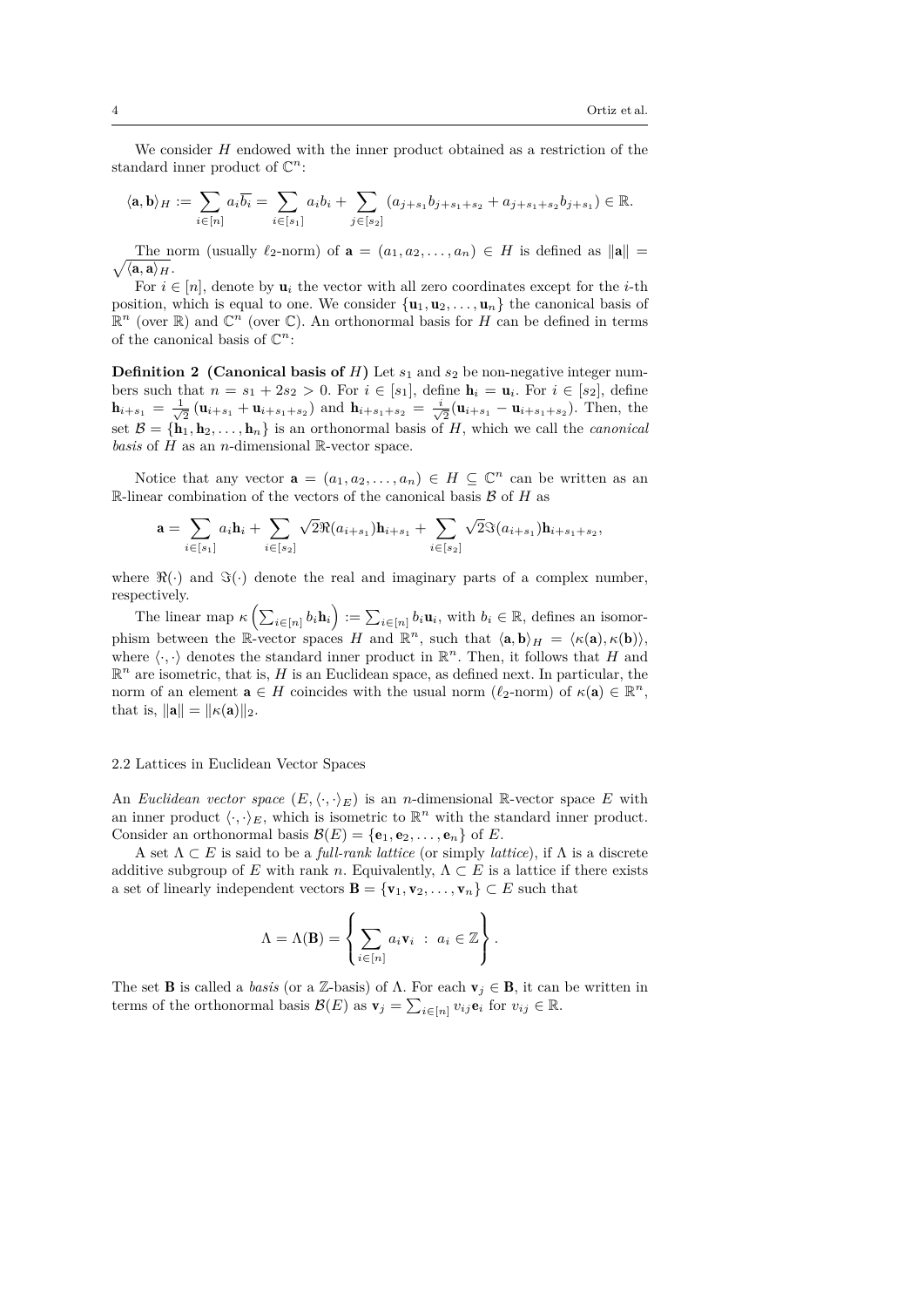The matrix  $\mathbf{M} = [v_{ij}]_{n \times n}$ , for which the *j*-th column is given by the coefficients of  $\mathbf{v}_i$  written in the orthonormal basis  $\mathcal{B}(E)$ , is called a *generator matrix* of  $\Lambda$ . Two basis generate the same lattice if and only if the associated generator matrices **M** and **M**<sup> $\prime$ </sup> are related as  $M' = MU$ , where U is unimodular (has integer entries and det( $\mathbf{U}$ ) =  $\pm 1$ ). The matrix  $\mathbf{G} = \mathbf{M}^t \mathbf{M}$  is called the *Gram matrix* of  $\Lambda$  with respect to M. Since the basis  $\mathcal{B}(E)$  of the Euclidean vector space is orthonormal, then  $\mathbf{G} = [\langle \mathbf{v}_i, \mathbf{v}_j \rangle_E]_{n \times n}$ . The determinant of G is called the *determinant* of  $\Lambda$  and is denoted by  $\det(\Lambda)$ . Clearly,  $\det(\Lambda) = \det(M)^2$  does not depend of a particular basis of Λ.

The *dual lattice* of  $\Lambda$  is the lattice  $\Lambda^* = {\mathbf{a} \in E : \langle \mathbf{a}, \mathbf{b} \rangle_E \in \mathbb{Z}, \forall \mathbf{b} \in \Lambda}$  and has generator matrix  $(M<sup>t</sup>)<sup>-1</sup>$ . It is known that  $(\Lambda^*)^* = \Lambda$  and if  $\Lambda$  has generator matrix **M**, then  $(M<sup>t</sup>)<sup>-1</sup>$  is a generator matrix for  $\Lambda^*$  and therefore  $det(\Lambda^*) = det(\Lambda)^{-1}$ .

A lattice  $\Lambda \subset E$  is called *integral* if  $\langle \mathbf{a}, \mathbf{b} \rangle_E \in \mathbb{Z}$  for all  $\mathbf{a}, \mathbf{b} \in \Lambda$ . Equivalently,  $Λ$  is an integral lattice if and only if  $Λ ⊂ Λ^* ⊂ (Λ/ det(Λ))$ . An integral lattice is called *unimodular*, or *self-dual*, if  $det(\Lambda) = 1$  or, equivalently, if  $\Lambda = \Lambda^*$ .

Two lattices Λ and Λ *′* are said to be *equivalent* if one can be obtained from the other through a rotation, a reflection, or a change of scale. We denote this equivalence by  $\Lambda \simeq \Lambda'$ . Two Gram matrices **G** and **G**' of two equivalent lattices  $\Lambda$ and  $\Lambda'$ , respectively, are related as  $G' = c^2 U^t G U$ , where  $c \neq 0$  is a real constant and U is unimodular.

We say that a lattice  $\Lambda$  in  $(E, \langle \cdot, \cdot \rangle_E)$  is *orthogonal* if it has a basis **B** =  $\{v_1, v_2, \ldots, v_n\}$  such that  $\langle v_i, v_j \rangle = 0$  if  $i \neq j$ , for all  $i, j \in [n]$ . This means that  $\Lambda$ has a diagonal Gram matrix. Moreover, if the basis **B** satisfies  $\langle \mathbf{v}_i, \mathbf{v}_j \rangle = 0$  if  $i \neq j$ and  $\langle \mathbf{v}_i, \mathbf{v}_j \rangle = c$  if  $i = j$ , for all  $i, j \in [n]$  and  $c \in \mathbb{R}$ , then  $\Lambda$  is equivalent to the  $\mathbb{Z}^n$ -lattice. In this case,  $\Lambda$  has a Gram matrix  $\mathbf{G} = c \, \mathrm{Id}_n$ . In particular, when  $c = 1$ , we say that Λ is an *orthonormal* lattice.

## 2.3 Algebraic Number Theory

In this section, we summarize concepts and results from algebraic number theory, presenting as an example the case of cyclotomic number fields and their maximal real subfields. Details can be found in [\[28](#page-22-3),[29\]](#page-22-4).

An (*algebraic*) *number field K* is a finite extension of the field Q. This means that  $\mathbb{Q} \subset K$  and K is a  $\mathbb{Q}$ -vector space with finite dimension. The *degree* of K, denoted [*K* : Q], is the dimension of the Q-vector space *K*. In general, if *K* and *L* are number fields such that  $K \subset L$ , the symbol  $[L: K]$  is defined to be the integer number  $[L:\mathbb{Q}]/[K:\mathbb{Q}]$  and is called the degree of the extension  $L/K$ .

By the Primitive Element Theorem, there exists an element  $\theta \in K$  such that  $K = \mathbb{Q}(\theta)$ , which is equivalent to say that  $\{1, \theta, \theta^2, \dots, \theta^{n-1}\}$ , with  $n = [K : \mathbb{Q}]$ , is a *power basis* of *K* over Q. Also, if  $p(x)$  is the minimal polynomial of  $\theta$  over Q, then *K* is isomorphic to  $\mathbb{Q}[x]/(p(x))$  and  $K = \mathbb{Q}(\theta')$  for every root  $\theta'$  of  $p(x)$ . The roots of  $p(x)$  are called the conjugates of  $\theta$ .

*Example 1 (Cyclotomic number field)* A number field of particular interest is  $\mathbb{Q}(\zeta_m)$ , the *m*-th cyclotomic field, where  $\zeta_m = \exp(2\pi i/m)$  is a primitive *m*-th root of unity for any integer number  $m \geq 1$ . The degree of  $\mathbb{Q}(\zeta_m)$  is  $\varphi(m)$ , where  $\varphi(\cdot)$  denotes Euler's totient function. The minimal polynomial of  $\zeta_m$ , called the *m-th cyclotomic polynomial*, is  $\Phi_m(x) = \prod_{k \in \mathbb{Z}_m^*} (x - \zeta_m^k)$ , where  $\mathbb{Z}_m^*$  denotes the group of invertible elements in  $\mathbb{Z}_m$ .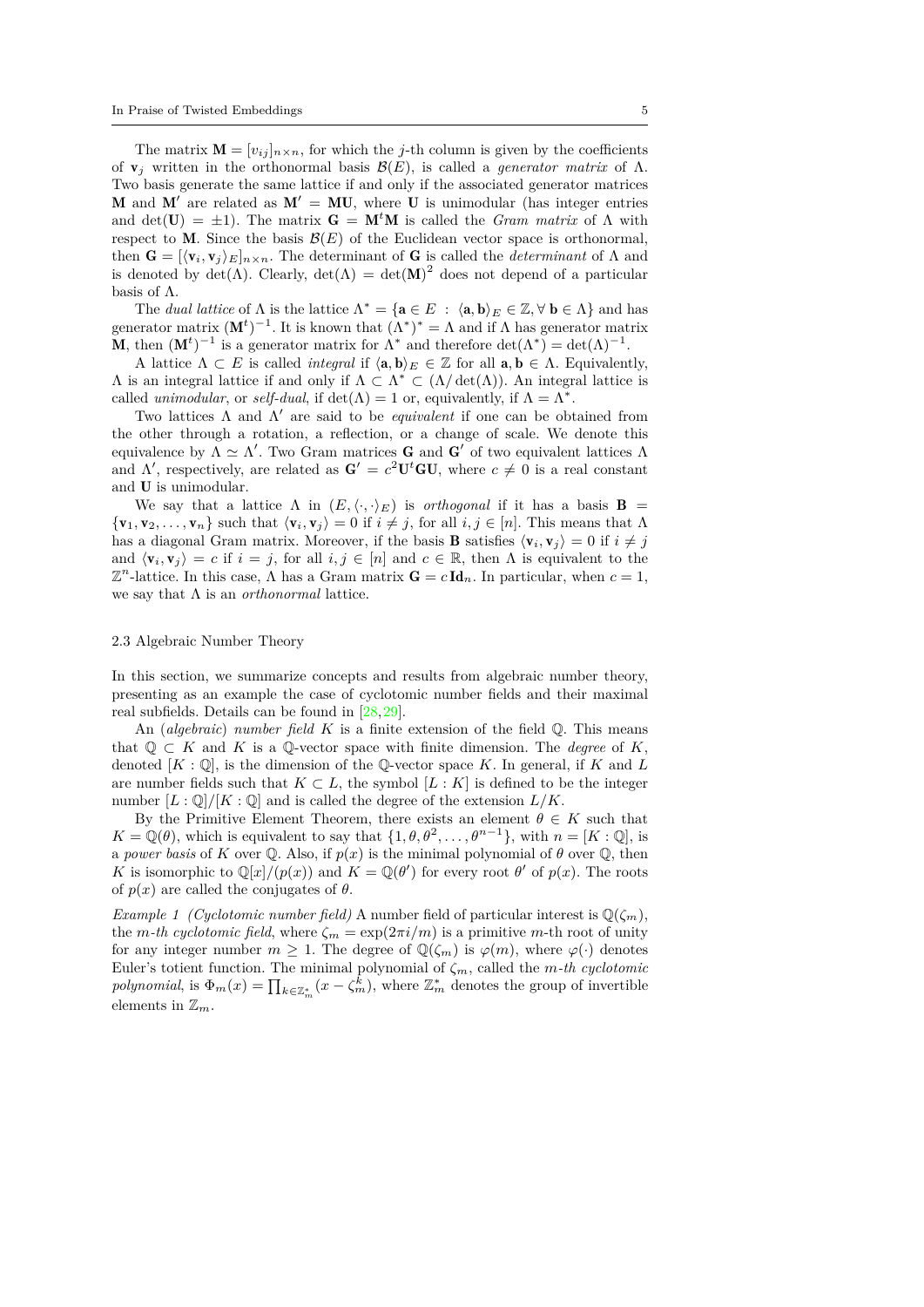*Example 2 (Maximal real subfield)* The number field  $\mathbb{Q}(\zeta_m + \zeta_m^{-1}) \subset \mathbb{R} \cap \mathbb{Q}(\zeta_m)$  is the *maximal real subfield* of  $\mathbb{Q}(\zeta_m)$  and has degree  $\varphi(m)/2$  if  $m \geq 3$ .

Let *K* be a number field. A map  $\overline{\phantom{a}}$ :  $K \rightarrow K$  is called an *involution* of *K* if  $\overline{a+b} = \overline{a} + \overline{b}, \ \overline{a \cdot b} = \overline{a} \cdot \overline{b}, \text{ and } \overline{\overline{a}} = a, \text{ for all } a,b \in K. \text{ If } K = \mathbb{C}, \text{ the complex }$ conjugation is an example of involution. If  $K = \mathbb{Q}(\zeta_n)$  is a cyclotomic number field, then  $\overline{\zeta_n} = \zeta_n^{-1}$  is the same involution given by the complex conjugation. In this work, whenever the cyclotomic number field is used, we implicitly assume this involution. For the maximal real subfield  $\mathbb{Q}(\zeta_n+\zeta_n^{-1})$ , we consider the involution restricted over  $\mathbb{Q}(\zeta_n)$ , which gives the identity map.

The subfield  $F = \{a \in K \mid \overline{a} = a\}$ , called the fixed field by the involution of *K*, satisfies  $[K : F] \leq 2$ . When  $[K : F] = 1$  (or  $F = K$ ), we say that the involution is *trivial* (it is the identity); otherwise, the involution is said to be *non-trivial*. If  $K = \mathbb{Q}(\zeta_n)$ , the fixed field by the involution  $\overline{\zeta_n} = \zeta_n^{-1}$  of *K* is its maximal real subfield [\[6](#page-21-11)].

*Field monomorphisms.* Let *K* be a number field of degree *n*. There are exactly *n* distinct monomorphisms (of fields) from *K* to  $\mathbb{C}$ . These monomorphisms are  $\mathbb{Q}$ -monomorphisms. If  $K = \mathbb{Q}(\theta)$  and  $p(x)$  is the minimal polynomial of  $\theta$ , these monomorphisms can be defined as  $\sigma_i(\theta) = \theta_i$  for  $i \in [n]$ , where  $\theta_i$  are all the distinct roots of  $p(x)$ .

A monomorphism  $\sigma_i : K \to \mathbb{C}$  is said to be *real* if  $\sigma_i(K) \subset \mathbb{R}$ . Otherwise, it is said to be *complex*. If  $\sigma_i$  is a complex monomorphism, then  $\overline{\sigma_i}$  is another complex monomorphism defined by  $\overline{\sigma_i}(a) = \overline{\sigma_i(a)}$ . So, we can write the degree *n* as  $n =$  $s_1 + 2s_2$ , where  $s_1 \geq 0$  is the number of real monomorphisms and  $2s_2 \geq 0$  is the number of complex monomorphisms from *K* to  $\mathbb{C}$ . The pair  $(s_1, s_2)$  is called the *signature* of *K*. We say that *K* is *totally real* when  $s_2 = 0$ , and that *K* is *totally complex* when  $s_1 = 0$ . The number field *K* is said to be a *CM-field* if it is totally complex and has degree two over its fixed field by the involution  $F$  [[6](#page-21-11)].

Any cyclotomic number field  $K = \mathbb{Q}(\zeta_n)$ , with  $n \geq 3$ , is totally complex. Their monomorphisms are defined as  $\sigma_i(\zeta_n) = \zeta_n^i$  for each  $i \in [n]$  such that  $gcd(i, n) = 1$ . In turn, any maximal real cyclotomic subfield  $\mathbb{Q}(\zeta_n + \zeta_n^{-1})$  is totally real. Their monomorphisms are defined as  $\sigma_i(\zeta_n + \zeta_n^{-1}) = \zeta_n^i + \zeta_n^{-i}$  for each  $i \in [\lfloor n/2 \rfloor]$  such that  $gcd(i, n) = 1$ . Note that  $\mathbb{Q}(\zeta_n)$  is a CM-field once  $\mathbb{Q}(\zeta_n)$  is a totally complex field of degree two over  $\mathbb{Q}(\zeta_n + \zeta_n^{-1})$ .

The set of automorphisms  $\sigma : K \to K$ , where  $\sigma(a) = a$  for all  $a \in \mathbb{Q}$ , constitutes a group under the composition, called *Galois group* of *K* over Q and denoted by Gal( $K/\mathbb{Q}$ ). It is a fact that  $n \leq |\text{Gal}(K/\mathbb{Q})| \leq n!$ , where  $n = [K : \mathbb{Q}]$ . If  $|{\rm Gal}(K/\mathbb{Q})| = n$ , we say that *K* is a *Galois* number field. If  $K \subset \mathbb{C}$  is a Galois number field, then the monomorphisms from  $K$  to  $\mathbb C$  are exactly the elements of  $Gal(K/\mathbb{Q})$ . An important fact is that any Galois number field is totally real or totally complex. Cyclotomic number fields and their maximal real subfields are Galois number fields. Specifically, the set  $Gal(\mathbb{Q}(\zeta_n)/\mathbb{Q})$  is isomorphic to  $\mathbb{Z}_n^*$  and Gal( $\mathbb{Q}(\zeta_n + \zeta_n^{-1})/\mathbb{Q}$ ) is isomorphic to  $\mathbb{Z}_n^*/\{\pm 1\}$ .

*(Field) trace and norm.* Let *K* be a number field. For every  $a \in K$ , let  $p(x)$  be its minimal polynomial. The *trace* of *a* in the extension *K* over  $\mathbb{Q}$ , denoted  $Tr_{K/\mathbb{Q}}(a)$ or  $Tr_K(a)$ , is the sum of all roots of  $p(x)$ . In turn, the *norm* of *a* in the extension *K* over  $\mathbb{Q}$ , denoted  $N_{K/\mathbb{Q}}(a)$  or  $N_K(a)$ , is the product of all roots of  $p(x)$ . For all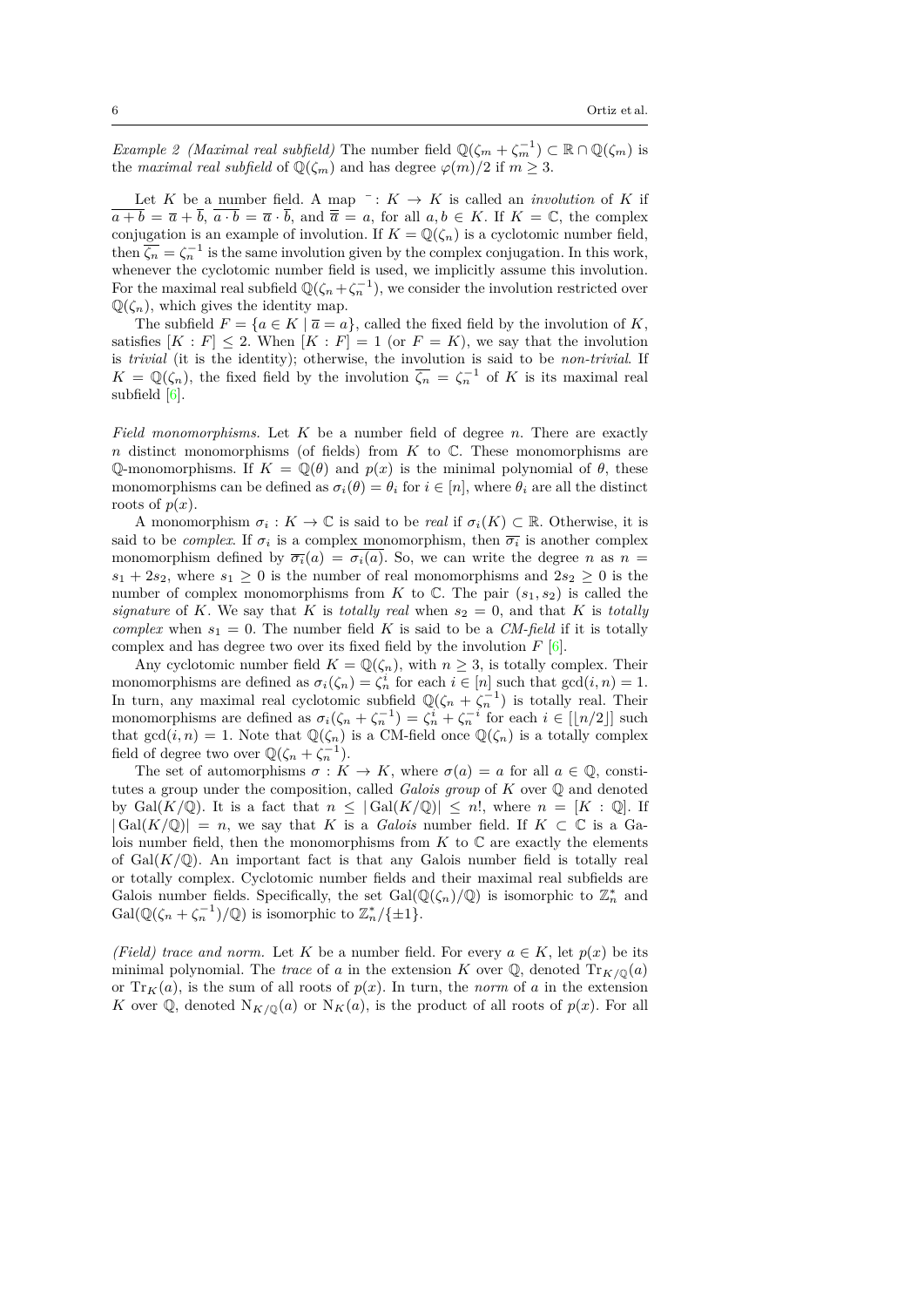$a \in K$ ,  $Tr_K(a)$  and  $N_K(a)$  are elements of Q. If *K* is a Galois number field, the trace and norm of any element  $a \in K$  can be defined, respectively, as

$$
\mathrm{Tr}_K(a) = \sum_{\sigma \in \mathrm{Gal}(K/\mathbb{Q})} \sigma(a) \quad \text{and} \quad \mathrm{N}_K(a) = \prod_{\sigma \in \mathrm{Gal}(K/\mathbb{Q})} \sigma(a).
$$

*Ring of integers.* The set of all elements in a number field *K* that are the root of a monic polynomial in  $\mathbb{Z}[x]$  is a ring called the *ring of integers* of K, denoted by  $\mathcal{O}_K$ . If *K* is a number field of degree *n*, its ring of integers has a Z-basis with *n* elements, which is called an *integral basis* of *K*. If  $a \in \mathcal{O}_K$ , then  $Tr_K(a)$  and  $N_K(a)$ are elements of Z.

If *I* is a nonzero (integral) ideal of  $\mathcal{O}_K$ , then *I* has a *Z*-basis with *n* elements. The same holds if *I* is a *fractional ideal* of *K*, which is a subset of *K* satisfying the condition that  $d\mathcal{I} \subset \mathcal{O}_K$  is an integral ideal for some element  $d \in \mathcal{O}_K$ . Note that every integral ideal is also fractional  $(d = 1)$ . Also, any  $\mathbb{Z}$ -basis of some nonzero fractional ideal of *K*, including its ring of integers, is a Q-basis of *K*. If  $K = \mathbb{Q}(\zeta_m)$ is the *m*-th cyclotomic number field, then  $\mathcal{O}_K = \mathbb{Z}[\zeta_m]$ , which is the set of all Zlinear combinations of powers of  $\zeta_m$ . Similarly, the ring of integers of  $\mathbb{Q}(\zeta_m + \zeta_m^{-1})$ is  $\mathbb{Z}[\zeta_m + \zeta_m^{-1}]$ . In general, the ring of integers of a number field  $K = \mathbb{Q}(\theta)$  does not have the form  $\mathbb{Z}[\theta]$ . When this is the case, we say that *K* is a *monogenic* number field.

The fractional ideal  $\mathcal{D}_K^{-1} = \{a \in K : \text{Tr}_K(a\mathcal{O}_K) \subset \mathbb{Z}\}$  is the *codifferent ideal*, that is, the dual ideal of the ring of integers. Frequently, the codifferent ideal is also denoted by  $\mathcal{O}_K^{\vee}$ . Note that  $\mathcal{O}_K \subset \mathcal{D}_K^{-1}$ . If  $\mathcal{O}_K = \mathbb{Z}[\theta]$  for some  $\theta \in K$ , then  $\mathcal{O}_K^{\vee} = (p'(\theta))^{-1} \mathcal{O}_K$ , where  $p'(x)$  is the derivative of the minimal polynomial  $p(x)$  of *θ* [\[27,](#page-22-5) Section 13.2, J]. The inverse ideal of the coddiferent, that is,  $\mathcal{D}_K = (\mathcal{D}_K^{-1})^{-1}$ , is an ideal of *O<sup>K</sup>* called *different* of *K*. In general, the *dual ideal* of any fractional ideal  $\mathcal{I}$  of  $K$  is the fractional ideal  $\mathcal{I}^{\vee}$  of  $K$ , defined as

$$
\mathcal{I}^{\vee} := \{ a \in K : \mathrm{Tr}_K(a\mathcal{I}) \subset \mathbb{Z} \} = \mathcal{I}^{-1} \cdot \mathcal{O}_K^{\vee}.
$$

If *I* is a nonzero fractional ideal of  $\mathcal{O}_K$ , the norm of *I* is  $N(\mathcal{I}) = |\mathcal{O}_K/\mathcal{I}|$  (the cardinality of the quotient of additive groups). If  $\mathcal I$  and  $\mathcal J$  are ideals of  $\mathcal O_K$ , then  $N(\mathcal{I}\mathcal{J}) = N(\mathcal{I})N(\mathcal{J})$ , where  $\mathcal{I}\mathcal{J}$  denotes the product of  $\mathcal{I}$  and  $\mathcal{J}$ , that is, the set all finite sums of products *ab* for  $a \in \mathcal{I}$  and  $b \in \mathcal{J}$ . If  $\mathcal{I}$  is a principal ideal generated by some  $a \in K$ , then  $N(\mathcal{I}) = |N_K(a)|$ .

# <span id="page-6-0"></span>**3 Embeddings from Number Fields and Algebraic Lattices**

In this section consider the following setting. Let *K* be an algebraic number field with degree *n*, signature  $(s_1, s_2)$ , and  $\bar{ }$  a fixed involution. Consider *F* to be the fixed field by the involution of *K*. Let  $\sigma_i$  be the real monomorphisms for  $i \in [s_1]$ , and  $\sigma_{i+s_1}$ be the complex monomorphisms for  $i \in [2s_2]$  from *K* to C, where  $\sigma_{i+s_1+s_2} = \overline{\sigma_{i+s_1}}$ for all  $i \in [s_2]$ . In the following, we define two different embeddings from *K* into the space  $H \subseteq \mathbb{C}^n$ : the canonical embedding and the twisted embeddings.

The *canonical embedding* from *K* into the subspace *H* is the monomorphism

$$
\sigma(a)=(\sigma_1(a),\sigma_2(a),\ldots,\sigma_n(a)).
$$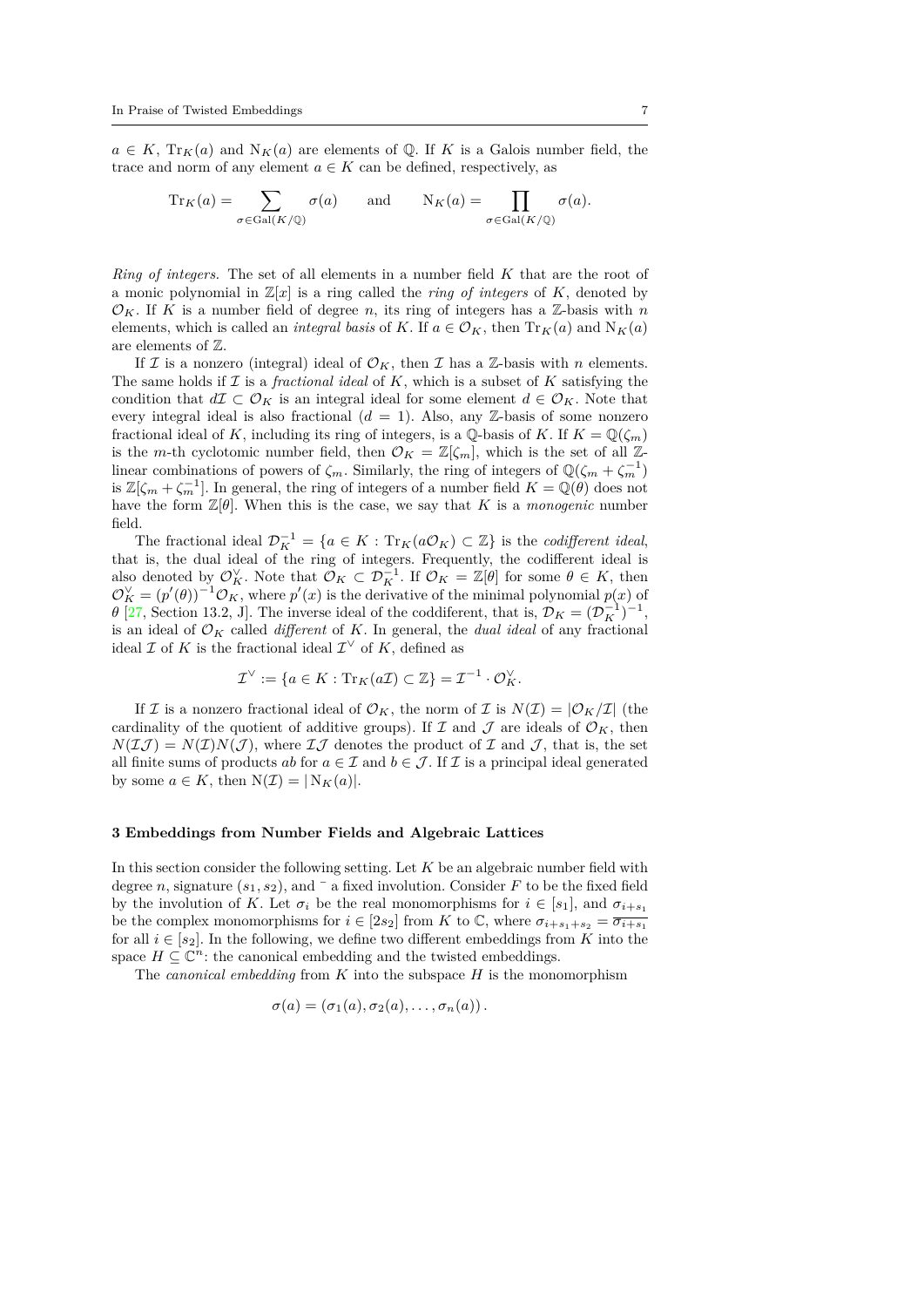Its image is a lattice, used in the Ring-LWE problem [[16](#page-21-0),[25](#page-22-6)]. The twisted embeddings defined next are a generalization of the canonical embedding [\[6\]](#page-21-11). An element  $\tau \in K$ is said to be *totally positive*, if  $\tau \in F$  and  $\tau_i = \sigma_i(\tau)$  is a positive real number for all  $i \in [n]$ .

**Definition 3 (Twisted embeddings)** For any totally positive  $\tau \in F$ , the  $\tau$ -*twisted embedding* (or simply *twisted embedding*) is the monomorphism  $\sigma_{\tau}: K \to H$ , defined as

<span id="page-7-0"></span>
$$
\sigma_{\tau}(a) = \left(\sqrt{\tau_1}\sigma_1(a), \ldots, \sqrt{\tau_{s_1}}\sigma_{s_1}(a),\right.\\ \left.\sqrt{\tau_{1+s_1}}\sigma_{1+s_1}(a), \ldots, \sqrt{\tau_{2s_2+s_1}}\sigma_{2s_2+s_1}(a)\right).
$$

Since  $\tau = 1$  in *F* is totally positive, then  $\sigma_1 = \sigma$ , which means that twisted embeddings are generalizations of the canonical embedding. Twisted embeddings provide a way to obtain a variety of lattices in  $H \simeq \mathbb{R}^n$  in addition to the ones obtained via canonical embedding, as a consequence of Proposition [1](#page-7-0) [[6](#page-21-11)].

**Proposition 1** ([[6\]](#page-21-11)) If *M* is a free Z-module of rank *n* in *K* (particularly, if *M* is *the ring of integers of K or any fractional ideal of K), then*  $\sigma_{\tau}(M)$  *is a full-rank lattice in H.*

Let  $K_{\mathbb{R}}$  denote the tensor product  $K \otimes_{\mathbb{Q}} \mathbb{R}$ . Twisted embeddings can be extended from *K* to  $K_{\mathbb{R}}$  as follows. For any totally positive element  $\tau \in F$ , the R-vector space  $\sigma$ <sup>*τ*</sup> (*K*<sub>R</sub>) is isomorphic to *H*  $\simeq$   $\mathbb{R}^n$ . If *B* is a Q-basis of the number field *K*, then *B* is an R-basis of  $K_{\mathbb{R}}$ . So, for all totally positive  $\tau \in F$ ,  $\sigma_{\tau}(\mathcal{B})$  is an R-basis of *H*.

Consider the natural extension of the trace function  $Tr_K : K \to \mathbb{Q}$  to  $Tr_K: K_{\mathbb{R}} \to \mathbb{R}$ . For any totally positive  $\tau \in F$ , we can define an inner product in  $K_{\mathbb{R}}$  as

$$
\langle a, b \rangle_{\tau} := \langle \sigma_{\tau}(a), \sigma_{\tau}(b) \rangle_H = \mathrm{Tr}_K(\tau a \overline{b}), \qquad a, b \in K_{\mathbb{R}}.
$$
 (1)

By considering the inner product  $\langle \cdot, \cdot \rangle_{\tau}$ , the R-vector space  $K_{\mathbb{R}}$  is an Euclidean vector space of dimension *n* isometric to both  $(H, \langle \cdot, \cdot \rangle_H)$  and  $(\mathbb{R}^n, \langle \cdot, \cdot \rangle)$ .

For each  $a \in K_{\mathbb{R}}$ , the  $\ell_p$ -norms of  $a$  under the canonical embedding are simply  $||a||_p = ||\sigma(a)||_p = \left(\sum_{i \in [n]} |\sigma_i(a)|^p\right)^{1/p}$  for  $p < \infty$ , and  $\max_{i \in [n]} |\sigma_i(a)|$  for  $p = \infty$ . Similarly, the  $\ell_p$ -norms induced from  $\mathbb{C}^n$  under twisted embeddings are defined as

$$
||a||_{p,\tau} := ||\sigma_{\tau}(a)||_p = \left(\sum_{i \in [n]} |\sqrt{\tau_i} \sigma_i(a)|^p\right)^{1/p}
$$

for  $p < \infty$ , and the  $\ell_{\infty}$ -norm is

$$
||a||_{\infty,\tau} := ||\sigma_{\tau}(a)||_{\infty} = \max_{i \in [n]} |\sqrt{\tau_i} \sigma_i(a)|,
$$

where  $\tau_i = \sigma_i(\tau)$  for a totally positive element  $\tau \in F$ . Thus, any free Z-module M of rank *n* can be seen as a full-rank lattice directly in the Euclidean vector space  $(K_{\mathbb{R}}, \langle \cdot, \cdot \rangle_{\tau})$ , although the image of  $\sigma_{\tau}(M)$  is frequently considered as in  $(H, \langle \cdot, \cdot \rangle_H)$ .

Using the fact that  $\sigma_{\tau}(a \cdot b) = \sigma(a) \odot \sigma_{\tau}(b) = \sigma_{\tau}(a) \odot \sigma(b)$  for any  $a, b \in K_{\mathbb{R}},$ where  $\odot$  is the component-wise multiplication in the space  $H$ , it follows that

<span id="page-7-1"></span>
$$
\|a \cdot b\|_{p,\tau} \le \|a\|_{\infty} \|b\|_{p,\tau} \quad \text{and} \quad \|a \cdot b\|_{p,\tau} \le \|a\|_{p} \|b\|_{\infty,\tau}.
$$
 (2)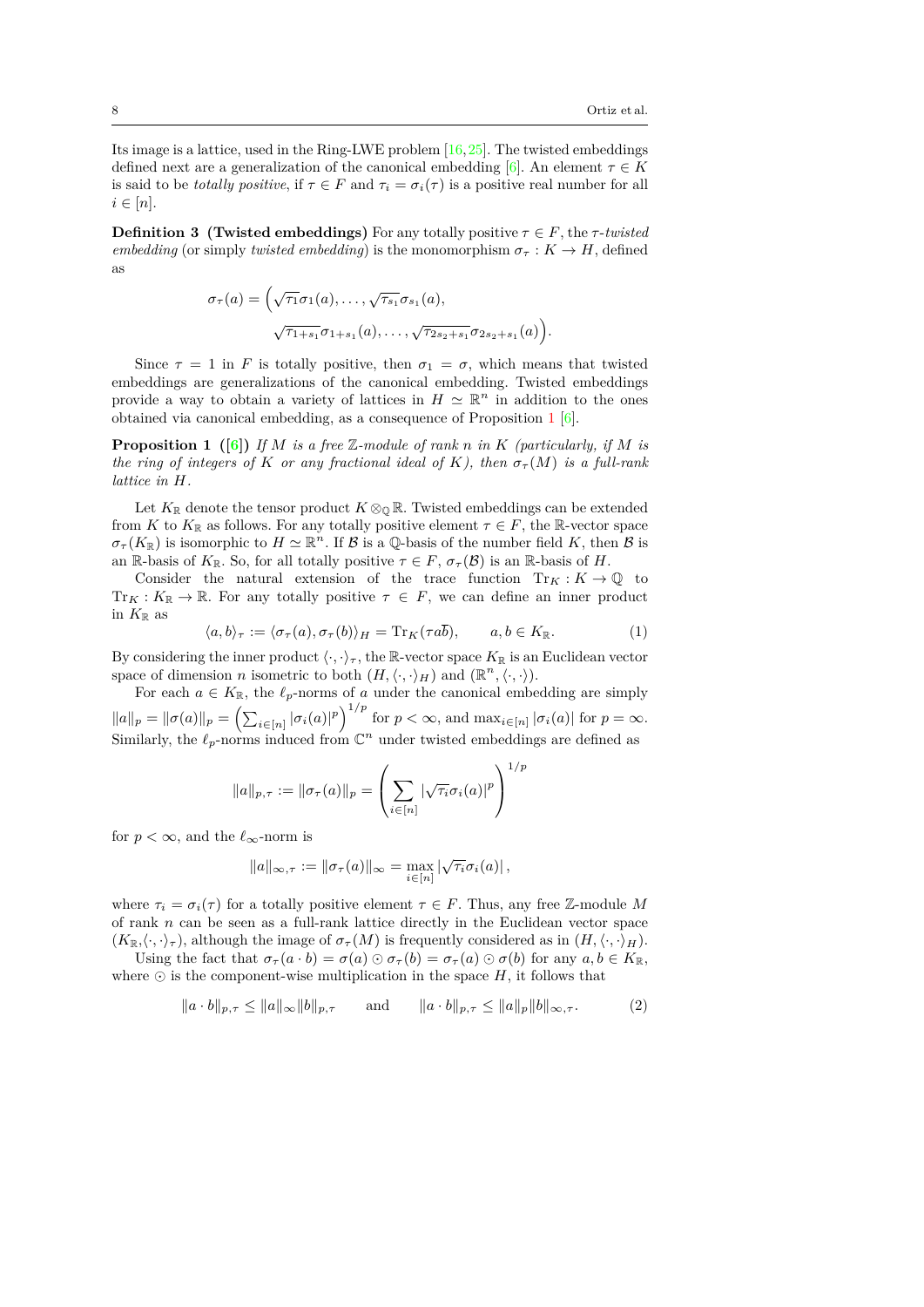Assuming  $b = 1$ , from the inequalities in ([2\)](#page-7-1), we are able to relate the  $\ell_p$ -norms under twisted embeddings with the infinity norm under the canonical embedding, as

$$
||a||_{\infty} \ge \frac{||a||_{p,\tau}}{\left(\sum_{i \in [n]} \tau_i^{p/2}\right)^{\frac{1}{p}}}.
$$

We can also relate  $\ell_p$ -norms under both embeddings in *H* as

<span id="page-8-1"></span>
$$
\frac{1}{\max_{i \in [n]}\tau_i} \cdot \|a\|_{p,\tau} \le \|a\|_p \le \frac{1}{\min_{i \in [n]}\tau_i} \cdot \|a\|_{p,\tau}.
$$
 (3)

Since  $K_{\mathbb{R}} \simeq {\mathbb{R}}^n$  under twisted embeddings, it follows that  $K_{\mathbb{R}}$  admits an orthonormal basis. Thus, for any Z-basis  $\mathcal{B} = \{v_1, v_2, \ldots, v_n\}$  of the free Z-module *M* of rank *n* in *K*, the matrix  $[\langle v_i, v_j \rangle_\tau]_{n \times n}$  is a Gram matrix of the lattice *M* in  $(K_{\mathbb{R}}, \langle \cdot, \cdot \rangle_{\tau})$ , which coincides with the Gram matrix of  $\sigma_{\tau}(M)$  in  $(H, \langle \cdot, \cdot \rangle_{H})$  with respect to the basis  $\{\sigma_\tau(v_1), \sigma_\tau(v_2), \ldots, \sigma_\tau(v_n)\}$ . It should be clear that, for different totally positive elements, the lattices obtained from *M* may not be equivalent, as can be seen below.

*Example 3* Let  $K = \mathbb{Q}(\sqrt{3}) = \{a + b\sqrt{3} : a, b \in \mathbb{Q}\}$  be a totally real number field with degree 2. It follows that the fixed field by the usual involution is  $F = K$ . For any totally positive element  $\tau \in F$ , consider the lattice  $M_{\tau} = \mathcal{O}_K = \mathbb{Z}[\sqrt{3}]$  in the inner product space  $(K_{\mathbb{R}}, \langle \cdot, \cdot \rangle_{\tau})$ . The set  $\{1, \sqrt{3}\}$  is a Z-basis of  $M_{\tau}$  and the Gram matrix of the lattice  $M_{\tau}$  is given by

$$
\mathbf{G}_{\tau} = \begin{bmatrix} \text{Tr}_{K}(\tau) & \text{Tr}_{K}(\tau\sqrt{3})\\ \text{Tr}_{K}(\tau\sqrt{3}) & \text{Tr}_{K}(3\tau) \end{bmatrix} . \tag{4}
$$

For example, for  $\tau = 1$  and  $\tau = 2 + \sqrt{3}$ , the Gram matrices are given by:

<span id="page-8-0"></span>
$$
\mathbf{G}_1 = \begin{bmatrix} 2 & 0 \\ 0 & 6 \end{bmatrix} \quad \text{and} \quad \mathbf{G}_{2+\sqrt{3}} = \begin{bmatrix} 4 & 6 \\ 6 & 12 \end{bmatrix} . \tag{5}
$$

Suppose that these two lattices are equivalent. Then, there exists a square matrix U with integer entries and determinant  $\pm 1$ , and a real number  $k \neq 0$  such that  $\mathbf{G}_{2+\sqrt{3}} = k^2 \mathbf{U}^t \mathbf{G}_1 \mathbf{U}$ . Since the determinant of both matrices in ([5](#page-8-0)) is equal to 12, then  $k = \pm 1$ . Now, consider **U** to be a matrix for which the rows are given by the vectors  $(a, b) \in \mathbb{Z}^2$  and  $(c, d) \in \mathbb{Z}^2$ . So, the system of equations  $\mathbf{G}_{2+\sqrt{3}} = \mathbf{U}^t \mathbf{G}_1 \mathbf{U}$ has no solution  $(a, b, c, d) \in \mathbb{Z}^4$  because the equation  $2 = a^2 + 3c^2$ , provided by the first entry, has no solution  $(a, c) \in \mathbb{Z}^2$ . This gives a contradiction. Therefore, the lattices given by the same module  $M = \mathcal{O}_K$  in the two different inner product spaces  $(K_{\mathbb{R}}, \langle \cdot, \cdot \rangle_1)$  and  $(K_{\mathbb{R}}, \langle \cdot, \cdot \rangle_2_{+\sqrt{3}})$  are not equivalent.

Any full-rank lattice *M* in  $(K_{\mathbb{R}}, \langle \cdot, \cdot \rangle_{\tau})$  is said to be an *algebraic lattice*. If  $M = \mathcal{I}$ is a fractional ideal in *K* and the lattice *I* is integral (that is,  $\langle a, b \rangle_{\tau} \in \mathbb{Z}$  for all  $a, b \in \mathcal{I}$ , then  $\mathcal{I}$  can be called an *ideal lattice* in  $(K_{\mathbb{R}}, \langle \cdot, \cdot \rangle_{\tau})$ .

Since  $\langle a, b \rangle_{\tau} = \text{Tr}_K(\tau a\overline{b})$ , an ideal *I* of *K* constitutes an ideal lattice in  $(K_{\mathbb{R}}, \langle \cdot, \cdot \rangle_{\tau})$  if and only if  $\tau \mathcal{I}(\overline{\mathcal{I}}) \subset \mathcal{D}_{K}^{-1} (= \mathcal{O}_{K}^{\vee})$ . Ideal lattices can be obtained if and only if *K* is either a totally real number field or a CM-field. In particular, ideal lattices can be obtained via cyclotomic number fields and their maximal real subfields.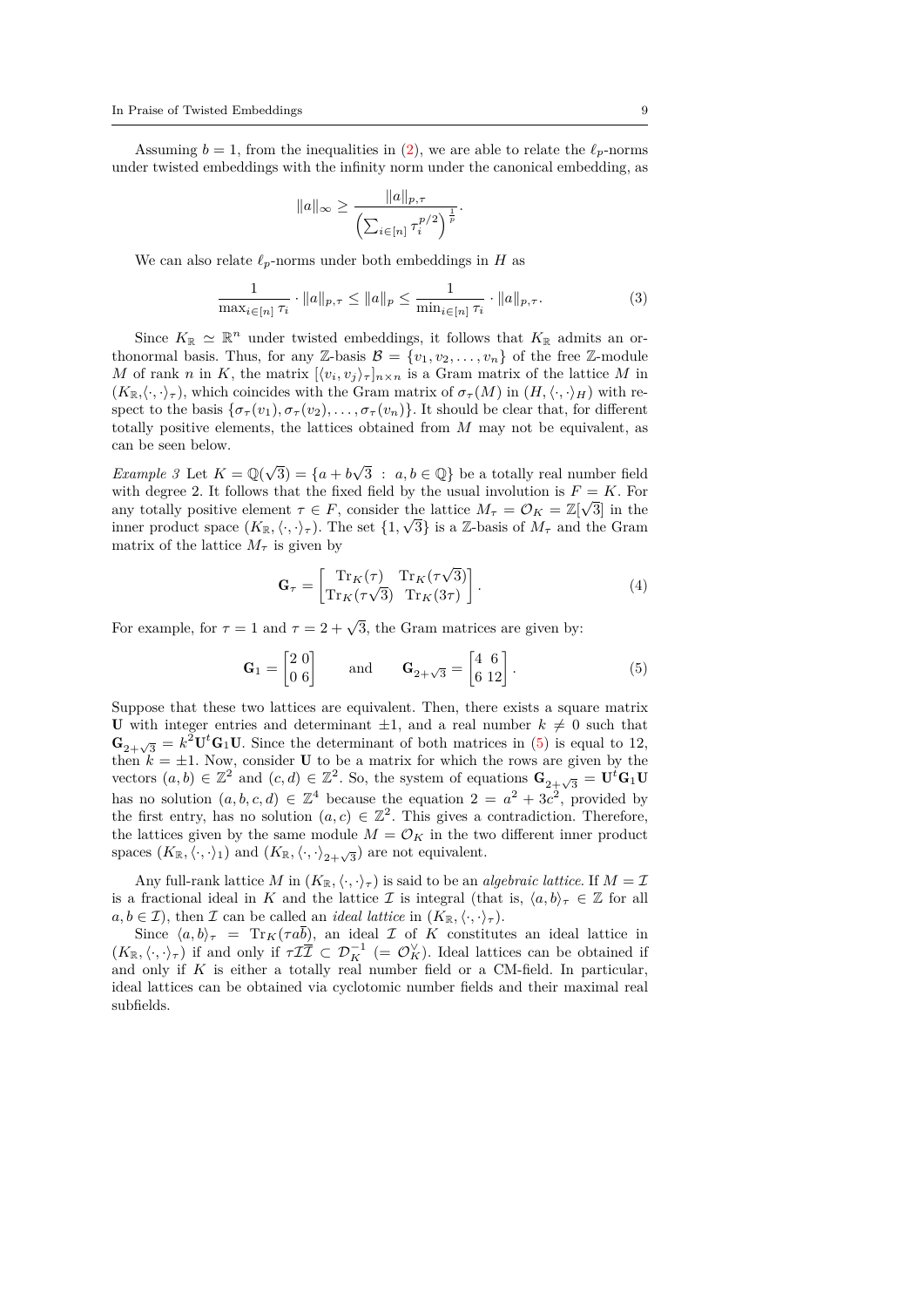Let *I* be a fractional ideal of *K*. It is known that  $\sigma(\mathcal{I}^{\vee}) = \sigma(\mathcal{I})^*$  in *H* under the canonical embedding. However, the same does not hold for twisted embeddings in general, as can be inferred from Proposition [2](#page-9-1).

<span id="page-9-1"></span>**Proposition 2** *Let*  $\tau \in F$  *be a totally positive element and let*  $\mathcal I$  *a fractional ideal of K. Then, in the Euclidean vector space*  $(K_{\mathbb{R}}, \langle \cdot, \cdot \rangle_{\tau})$ *, it follows that:* 

*(i)*  $\mathcal{I}^* = \tau^{-1} \overline{\mathcal{I}}^{\vee}$ ; and *(ii) I is an unimodular (self-dual) lattice in*  $(K_{\mathbb{R}}, \langle \cdot, \cdot \rangle_{\tau})$  *if and only if*  $\tau \mathcal{I} \overline{\mathcal{I}} = \mathcal{D}_{K}^{-1}$ .

*Proof* By definition,  $a \in \mathcal{I}^*$  if and only if  $Tr_K(\tau a\overline{\mathcal{I}}) \subset \mathbb{Z}$ , which occurs if and only if  $\tau a \in \overline{\mathcal{I}}^{\vee}$ , which is equivalent to  $a \in \tau^{-1} \overline{\mathcal{I}}^{\vee}$ . This proves (*i*). Secondly,  $\mathcal{I}$  is unimodular when  $\mathcal I$  is integral and  $\mathcal I = \mathcal I^*$ . The lattice  $\mathcal I$  is integral if and only if  $\tau \mathcal{I} \overline{\mathcal{I}}^{-1} \subset \mathcal{D}_K^{-1}$ . In turn, by (*i*),  $\mathcal{I} = \mathcal{I}^*$  if and only if  $\mathcal{I} = \tau^{-1} \overline{\mathcal{I}}^{\vee} = \tau^{-1} \overline{\mathcal{I}}^{-1} \mathcal{D}_K^{-1}$ , which is equivalent to  $\tau \mathcal{I} \overline{\mathcal{I}} = \mathcal{D}_K^{-1}$ . Therefore,  $\mathcal{I}$  is unimodular if and only if  $\tau \mathcal{I} \overline{\mathcal{I}} =$  $\mathcal{D}_K^{-1}.$ 

## <span id="page-9-0"></span>**4 Gaussian Measures**

In this section, we strictly follow the setting of Lyubashevsky et al. [[16](#page-21-0)], adapting the definitions in terms of the twisted embeddings.

For  $r > 0$ , define the Gaussian function  $\rho_{r,c}: H \to (0,1]$  centered at **c** as

<span id="page-9-3"></span>
$$
\rho_{r,\mathbf{c}}(\mathbf{a}) = \exp(-\pi \|\mathbf{a} - \mathbf{c}\|^2 / r^2). \tag{6}
$$

The subscript  $\mathbf c$  is taken to be 0 when omitted. By normalizing this function, we obtain the continuous Gaussian probability distribution  $D_r$  of width  $r$ , whose density is given by  $r^{-n} \cdot \rho_r(\mathbf{x})$ . We extend this definition to elliptical Gaussian distributions in  ${\{\mathbf{h}_i\}}_{i \in [n]}$  (the canonical basis of *H*) as follows. Let  $\mathbf{r} = (r_1, \ldots, r_n) \in (\mathbb{R}^+)^n$  be a vector of positive real numbers such that  $r_{j+s_1+s_2} = r_{j+s_1}$  for each  $j \in [s_2]$ . Then, a sample from the *n*-dimensional distribution  $D_r$  is given by  $\sum_{i \in [n]} x_i \mathbf{h}_i$ , where the *x<sup>i</sup>* are chosen independently from the (one-dimensional) Gaussian distribution  $D_{r_i}$  over R. Since multiplication of elements in  $K_{\mathbb{R}}$  is mapped to coordinate-wise multiplication in *H*, we have that for any element  $a \in K_{\mathbb{R}}$ , the distribution of  $a \cdot D_r$ is  $D_{\mathbf{r}'}$ , where  $r'_i = r_i \cdot |\sqrt{\tau_i} \sigma_i(a)|$  for  $i \in [n]$ .

Because of the induced norms from  $\mathbb{C}$ , which maps elements of  $K$  to  $H$ , an elliptical distribution defined in the space  $H$  can be seen as a distribution directly over  $K_{\mathbb{R}}$ . For practical applications, sampling from an error distribution in  $K_{\mathbb{R}}$  is done by generating the error in *H* and mapping it to its corresponding element in  $K_{\mathbb{R}}$ , via twisted embeddings. However, in some special cases, an error can be efficiently sampled directly in  $K_{\mathbb{R}}$  without requiring the computation of the inverse of the Vandermonde matrix with respect to  $\sigma$ <sup>*τ*</sup> [[11](#page-21-5)].

<span id="page-9-2"></span>Next, we use the inequalities in  $(3)$  $(3)$  to derive upper bounds for the smoothing parameter concerning the *ℓp*-norm under twisted embeddings. The smoothing parameter (Definition [4](#page-9-2)) is a lattice parameter defining the width beyond which a discrete Gaussian starts to behave similarly to a continuous distribution [\[19\]](#page-21-12) and has been a subject of study in recent works [[13](#page-21-13)]. The Gaussian mass of a coset  $c + \Lambda$ is defined as  $\rho_r(\mathbf{c} + \Lambda) = \sum_{\mathbf{x} \in \mathbf{c} + \Lambda} \rho_r(\mathbf{x}).$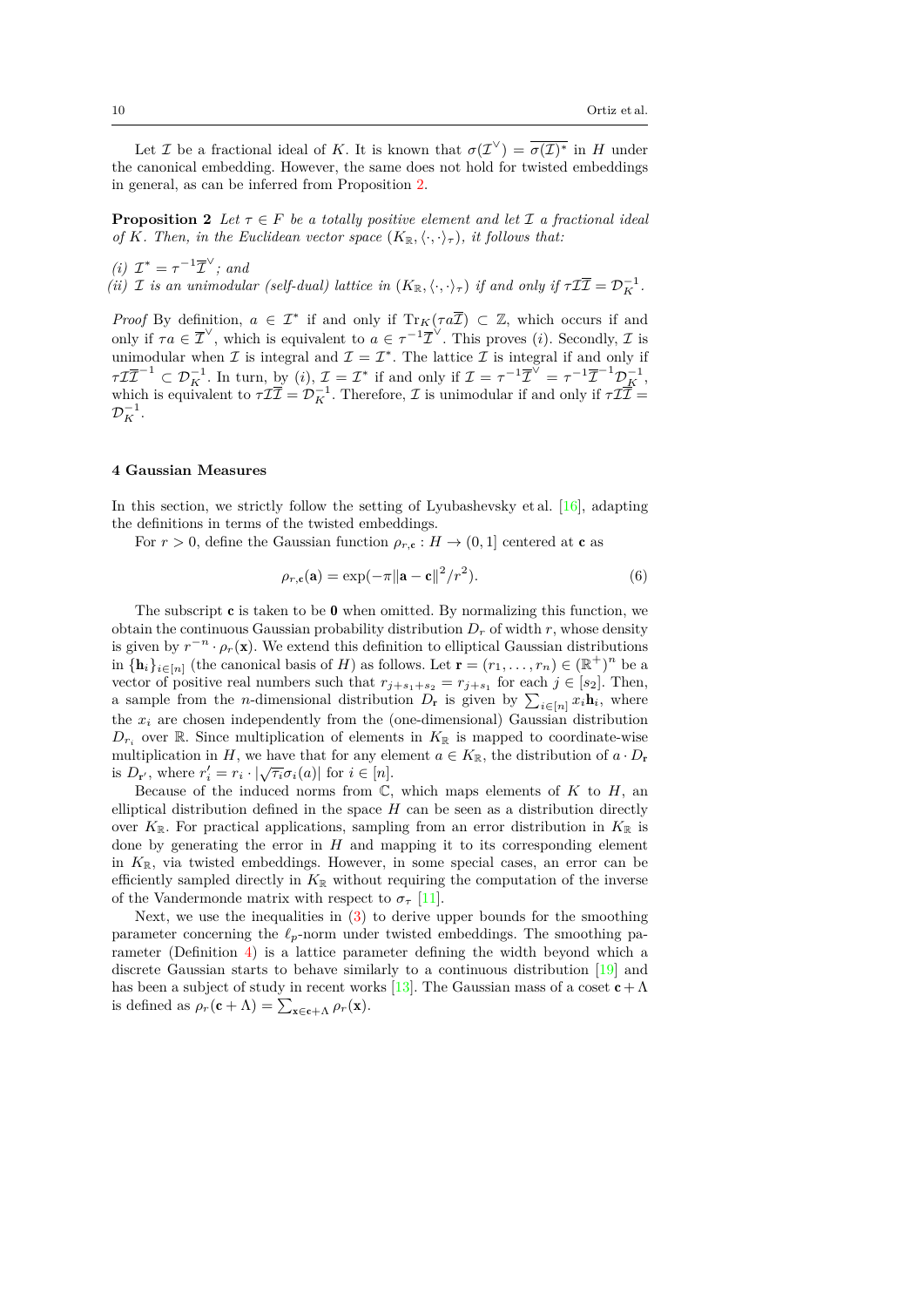**Definition 4 (Smoothing parameter)** For an *n*-dimensional lattice Λ and positive real  $\epsilon > 0$ , the *smoothing parameter*  $\eta_{\epsilon}(\Lambda)$  is the smallest *r* such that  $\rho_{1/r}(\Lambda^*\setminus\{\mathbf{0}\})\leq\epsilon.$ 

The *minimum distance* of a lattice  $\Lambda$  in the  $\ell_p$ -norm under a  $\tau$ -twisted embedding, denoted  $\lambda_1^{(p,\tau)}(\Lambda)$ , is the length of a shortest nonzero lattice vector, that is,  $\lambda_1^{(p,\tau)}(\Lambda) = \min_{0 \neq x \in \Lambda} ||x||_{p,\tau}$ . Similarly, for any  $k \leq n$ , the *k*-th *successive minimum* of a lattice  $\Lambda$ , denoted  $\lambda_k^{(p,\tau)}(\Lambda)$ , is the smallest  $\hat{r} > 0$  such that  $\Lambda$  contains at least  $k$  linearly independent vectors of norm at most  $\hat{r}$ . In this setting, Lemmas [1](#page-10-1) and [2](#page-10-2) present upper bounds for the smoothing parameter associated with twisted embeddings, which are a straightforward adaptation of Lemmas 2.7 and 3.5 from [[22](#page-22-7)], using the inequalities in ([3\)](#page-7-1).

<span id="page-10-1"></span>**Lemma 1** *Let K be an arbitrary number field with fixed field by the involution F and*  $\tau \in F$  *totally positive. For any*  $p \in [2, \infty]$ *, any n*-dimensional lattice  $\Lambda$  *in*  $(K_{\mathbb{R}}, \langle \cdot, \cdot \rangle_{\tau}),$  and any  $\epsilon > 0$ ,

$$
\eta_{\epsilon}(\Lambda) \leq \lambda_n^{(p,\tau)}(\Lambda) \cdot \frac{n^{1/2 - 1/p}}{\min_{i \in [n]} \tau_i} \cdot \sqrt{\log(2n(1 + 1/\epsilon))/\pi}.
$$

*In particular, for any*  $\omega(\sqrt{\log n})$  *function, there is a negligible function*  $\epsilon(n)$  *for which* 

$$
\eta_{\epsilon}(\Lambda) \leq \lambda_n^{(p,\tau)}(\Lambda) \cdot \frac{n^{1/2 - 1/p}}{\min_{i \in [n]} \tau_i} \cdot \omega(\sqrt{\log n}).
$$

<span id="page-10-2"></span>**Lemma 2** *Let K be an arbitrary number field with fixed field by the involution F and*  $\tau \in F$  *totally positive. For any*  $p \in [1, \infty]$ *, any n*-dimensional lattice  $\Lambda$  *in*  $(K_{\mathbb{R}}, \langle \cdot, \cdot \rangle_{\tau}),$  and any  $\epsilon > 0$ ,

$$
\eta_{\epsilon}(\Lambda) \le \frac{\max_{i \in [n]} \tau_i \cdot n^{1/p} \cdot \sqrt{\log(2n(1+1/\epsilon))/\pi}}{\lambda_1^{(p,\tau)}(\Lambda^*)}
$$

*.*

*In particular, for any*  $\omega(\sqrt{\log n})$  *function, there is a negligible function*  $\epsilon(n)$  *such that*

$$
\eta_{\epsilon}(\Lambda) \leq \max_{i \in [n]} \tau_i \cdot n^{1/p} \cdot \omega(\sqrt{\log n})/\lambda_1^{(p,\tau)}(\Lambda^*).
$$

Lemmas [1](#page-10-1) and [2](#page-10-2) will be used in Section [6.2](#page-14-0) to derive the approximation factors in the security reductions for our generalized Ring-LWE problem aiming at estimating the NP-hardness of the (Ring)-LWE problem, in light of previous works [[26](#page-22-1),[16](#page-21-0),[25](#page-22-6)]. Notice that, when  $\tau = 1$  $\tau = 1$ , the upper bounds given in Lemmas 1 and [2](#page-10-2) are exactly the same as presented in [[22](#page-22-7)].

#### <span id="page-10-0"></span>**5 Computational Problems**

In the following definitions, a lattice  $\Lambda$  is usually represented by a basis **B** and, in the context of algebraic lattices,  $\Lambda$  can be seen as a fractional ideal  $\mathcal I$  of an arbitrary number field *K* via canonical embedding.

Firstly, we define the computational problems which form the foundation of the (Ring)-LWE hardness, namely the decision version of the Shortest Vector Problem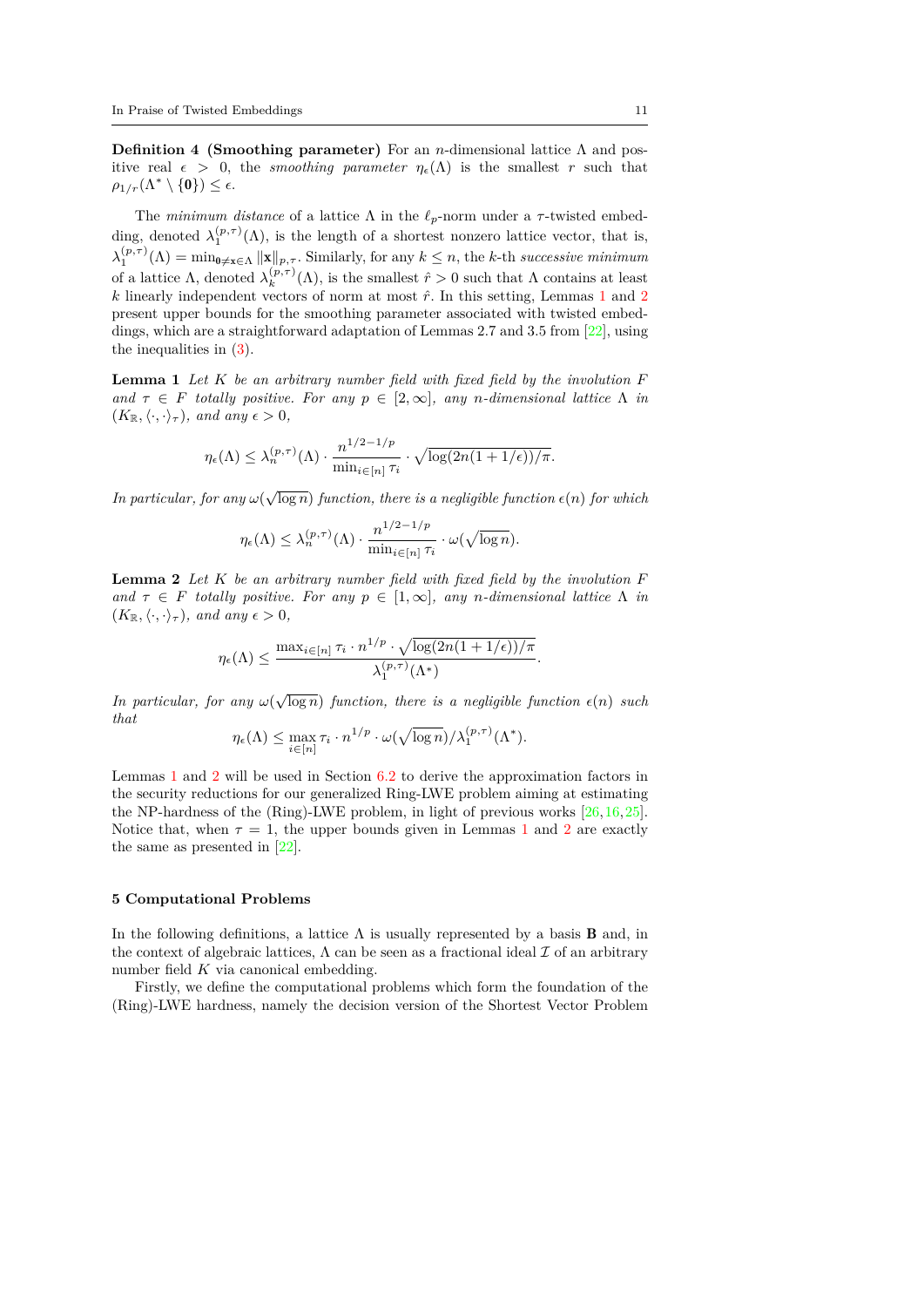(GapSVP), the Shortest Independent Vectors Problem (SIVP), and the Discrete Gaussian Sampling (DGS) problem, which is denoted *K*-DGS when the underlying lattice is taken over a number field  $K$  [\[16](#page-21-0)].

**Definition 5 (GapSVP**<sub> $\gamma$ </sub>) For an approximation factor  $\gamma = \gamma(n) \geq 1$ , the GapSVP<sub>γ</sub> is: given a lattice  $\Lambda$  and length  $d > 0$ , output YES if  $\lambda_1(\Lambda) \leq d$  and NO if  $\lambda_1(\Lambda) > \gamma d$ .

**Definition 6 (SIVP**<sub> $\gamma$ </sub>) For an approximation factor  $\gamma = \gamma(n) \geq 1$ , the SIVP<sub> $\gamma$ </sub> is: given a lattice Λ, output *n* linearly independent lattice vectors of length at most  $\gamma(n) \cdot \lambda_n(\Lambda)$ .

For any  $c \in \mathbb{R}^n$ , real  $r > 0$ , and an arbitrary lattice  $\Lambda$  with dimension *n*, normalizing the Gaussian function  $\rho_{r,c}(\mathbf{a})$  gives the *discrete Gaussian distribution* over  $\Lambda$  as

$$
D_{\Lambda,r,\mathbf{c}}(\mathbf{a}) = \frac{\rho_{r,\mathbf{c}}(\mathbf{a})}{\rho_{r,\mathbf{c}}(\Lambda)},
$$

for all  $a \in \Lambda$ . Seeing a fractional ideal  $\mathcal I$  of an arbitrary number field  $K$  as a lattice, let  $D_{\mathcal{I},r}$  denote the discrete Gaussian distribution over the lattice  $\mathcal{I}$  in  $(K_{\mathbb{R}}, \langle \cdot, \cdot \rangle_{\tau=1})$ of width *r*.

**Definition 7 (***K***-DGS**<sub> $\gamma$ </sub>) For a function  $\gamma$  that maps lattices to nonnegative reals, the *K*-DGS<sub> $\gamma$ </sub> problem is: given an ideal *I* in *K* and a parameter  $r \geq \gamma = \gamma(\mathcal{I})$ , output an independent sample from a distribution that is within negligible distance of  $D_{\mathcal{I},r}$ .

Alternatively, for the purpose of the worst-case to average-case reduction for (Ring-)LWE, the DGS problem can be stated as follows: given an *n*-dimensional *√* lattice  $\Lambda$  and a number  $r \geq \sqrt{2n} \cdot \eta_{\epsilon}(\Lambda)/\alpha$ , output a sample from  $D_{\Lambda,r}$ .

In order to define the Ring-LWE distribution and the computational problems associated with it, let *K* be a number field with ring of integers  $R = \mathcal{O}_K$ . Recall that  $R^{\vee}$  is the (fractional) codifferent ideal of *K*, and let  $\mathbb{T} = K_{\mathbb{R}}/R^{\vee}$ . Let  $q \ge 2$  be a (rational) integer modulus and, for any fractional ideal *I* of *K*, let  $\mathcal{I}_q = \mathcal{I}/q\mathcal{I}$ . In this context, we assume the inner product space  $(K_{\mathbb{R}}, \langle \cdot, \cdot \rangle_{\tau=1})$ , which corresponds to the original definition of the Ring-LWE problem.

**Definition 8** ([\[16](#page-21-0)] **Ring-LWE distribution**) For  $s \in R_q^{\vee}$  (the "secret") and an error distribution  $\psi$  over  $(K_{\mathbb{R}}, \langle \cdot, \cdot \rangle_{\tau=1})$ , a sample from the Ring-LWE distribution  $A_{s,\psi}$  over  $R_q \times \mathbb{T}$  is generated by choosing  $a \leftarrow R_q$  uniformly at random, choosing  $e \leftarrow \psi$ , and outputting  $(a, b = (a \cdot s)/q + e \mod R^{\vee}).$ 

**Definition 9 ([\[16](#page-21-0)] Ring-LWE, search)** Let Ψ be a family of distributions over  $(K_{\mathbb{R}}, \langle \cdot, \cdot \rangle_{\tau=1})$ . The search version of the Ring-LWE problem, denoted R-LWE<sub>q,Ψ</sub>, is defined as follows: given access to arbitrarily many independent samples from *As,ψ*, for some arbitrary  $s \in R_q^{\vee}$  and  $\psi \in \Psi$ , find *s*.

**Definition 10 ([[16,](#page-21-0)[25\]](#page-22-6) Ring-LWE, average-case decision)** Let Υ be a distribution over a family of error distributions, each over  $(K_{\mathbb{R}}, \langle \cdot, \cdot \rangle_{\tau=1})$ . The averagecase Ring-LWE decision problem, denoted R-LWE<sub>q,</sub> $\gamma$ , is to distinguish (with nonnegligible advantage) between independent samples from  $A_{s,\psi}$  for a random choice of  $(s, \psi) \leftarrow U(R_q^{\vee}) \times \Upsilon$ , and the same number of uniformly random and independent samples from  $R_q \times \mathbb{T}$ .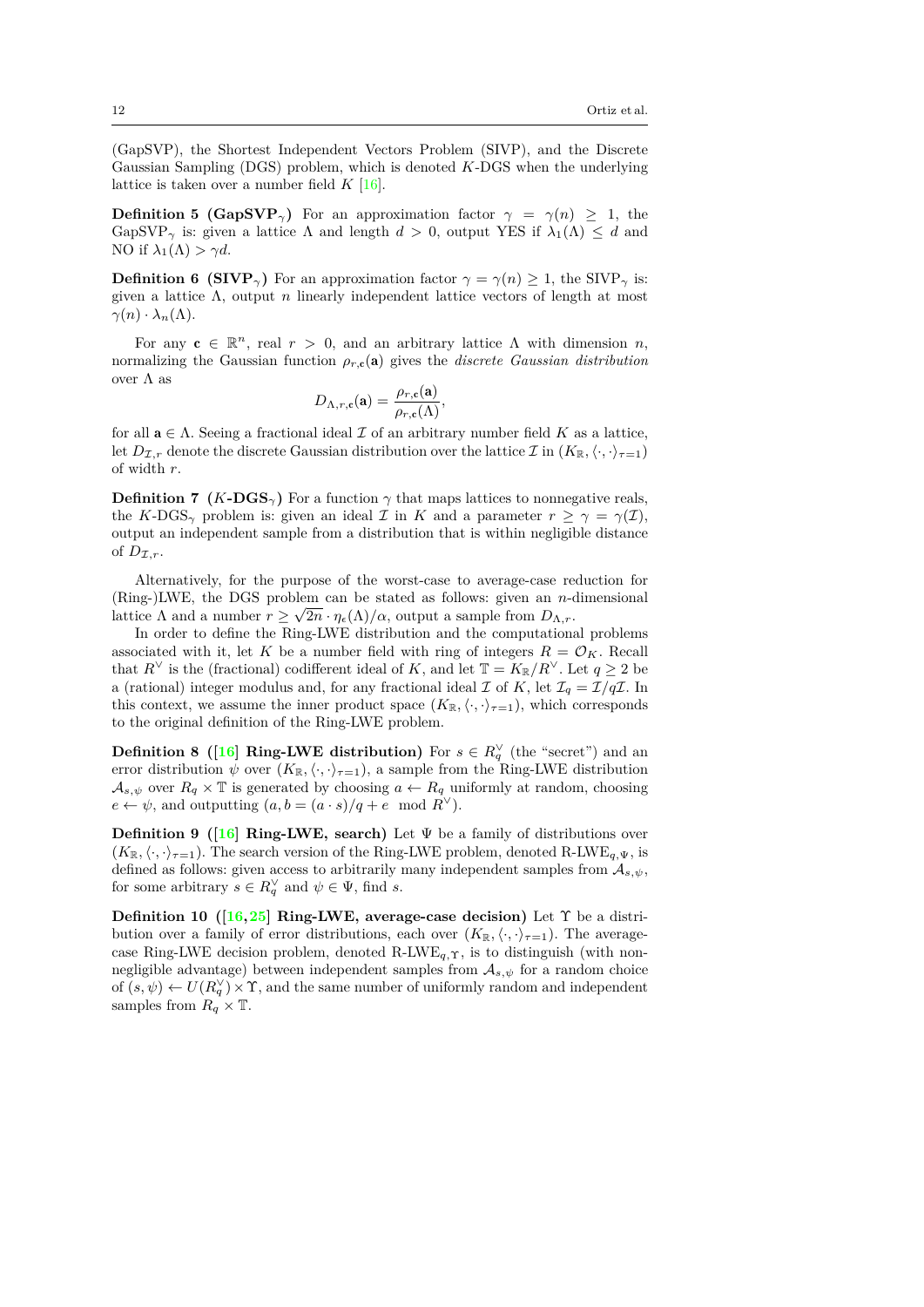# <span id="page-12-0"></span>**6 The Twisted Ring-LWE**

In this section, we propose an extended version of the Ring-LWE problem, adopting twisted embeddings rather than the canonical embedding. We refer to this new class of problems as *Twisted Ring-LWE*, or simply Ring-LWE*<sup>τ</sup>* . We also prove that solving the Twisted Ring-LWE problem is at least as hard as solving the original Ring-LWE problem [[16](#page-21-0)], providing a polynomial-time reduction from Ring-LWE to Twisted Ring-LWE.

In the Ring-LWE distribution, the error  $e$  is randomized by a distribution  $\psi$  over the space  $(K_{\mathbb{R}}, \langle \cdot, \cdot \rangle_{\tau=1})$ . In this sense, an error in  $K_{\mathbb{R}}$  can be seen as the inverse image of a sample from the distribution  $\psi$  in  $H \simeq \mathbb{R}^n$  via the canonical embedding. In our general case, we consider *K* a number field with an involution, *F* its associated fixed field,  $\tau \in F$  a totally positive element, and  $\sigma_{\tau}$  the twisted embedding. The error *e* is randomized by a distribution  $\psi$  over  $(K_{\mathbb{R}}, \langle \cdot, \cdot \rangle_{\tau})$ . In the following, it is assumed  $q \geq 2$  is an integer number,  $R := \mathcal{O}_K$ , and  $\mathcal{I}_q := \mathcal{I}/q\mathcal{I}$  for any fractional ideal  $\mathcal I$  of *K*.

**Definition 11 (Twisted Ring-LWE distribution)** For a totally positive element  $\tau \in F$ , let  $\psi_{\tau}$  denote an error distribution over the inner product  $\langle \cdot, \cdot \rangle_{\tau}$  and  $s \in$  $R_q^{\vee}$  (the "secret") be an uniformly randomized element. The *Twisted Ring-LWE distribution*  $A_{s,\psi_{\tau}}$  produces samples of the form

$$
(a, b = a \cdot s + e \mod qR^{\vee}) \in R_q \times K_{\mathbb{R}}/qR^{\vee}, \tag{7}
$$

where *a* is uniformly randomized in  $R_q$  and the error *e* is randomized by  $\psi_\tau$  in  $(K_{\mathbb{R}}, \langle \cdot, \cdot \rangle_{\tau}).$ 

Analogously to Ring-LWE [\[16\]](#page-21-0), which is defined in the space  $K_{\mathbb{R}}$  provided with the inner product associated to the canonical embedding, we can define both search and decision problems in the space  $(K_{\mathbb{R}}, \langle \cdot, \cdot \rangle_{\tau})$  as follows. We strictly follow the search problem as defined by Lyubashevsky et al. [\[16\]](#page-21-0) and the decision problem which was further defined by Peikert et al. [[25](#page-22-6)].

<span id="page-12-2"></span>**Definition 12** For a positive real  $\alpha > 0$ , the family  $\Psi_{\leq \alpha}^{(\tau)}$  is the set of all elliptical Gaussian distributions  $D_r$  over  $(K_{\mathbb{R}}, \langle \cdot, \cdot \rangle_{\tau})$ , where each parameter  $r_i \leq \alpha$ .

**Definition 13 (Ring-LWE<sup>** $\tau$ **</sup>, search)** Let  $\Psi^{(\tau)}$  be a family of distributions over the inner product space  $(K_{\mathbb{R}}, \langle \cdot, \cdot \rangle_{\tau})$ . The search version of the Ring-LWE<sup> $\tau$ </sup> problem is defined as follows: given access to arbitrarily many independent samples from *As,ψ<sup>τ</sup>* for some arbitrary  $s \in R_q^{\vee}$  and  $\psi_{\tau} \in \Psi^{(\tau)}$ , find *s*.

<span id="page-12-1"></span>**Definition 14** Fix an arbitrary  $f(n) = \omega \left(\sqrt{\log n}\right)$ . For  $\alpha > 0$ , a distribution sampled from  $\Upsilon_{\alpha}^{(\tau)}$  is an elliptical Gaussian  $D_{r}$  in  $(K_{\mathbb{R}}, \langle \cdot, \cdot \rangle_{\tau})$ , where r is sampled as follows: for  $i \in [s_1]$ , sample  $x_i \leftarrow D_1$  and set  $r_i^2 = \alpha^2(x_i^2 + f^2(n))/2$ . For  $i =$  $s_1+1,\ldots,s_1+s_2$ , sample  $x_i,y_i \leftarrow D_{1/\sqrt{2}}$  and set  $r_i^2 = r_{i+s}^2 = \alpha(x_i^2+y_i^2+f^2(n))/2$ .

Notice that, in Definition [14,](#page-12-1) sampling  $x_i \leftarrow D_1$  for  $i \in [s_1]$  and  $x_i, y_i \leftarrow D_{1/\sqrt{2}}$ for  $i = s_1 + 1, \ldots, s_1 + s_2$  is done according to the Gaussian function given in Equation [6,](#page-9-3) using the norm induced by the corresponding twisted embedding.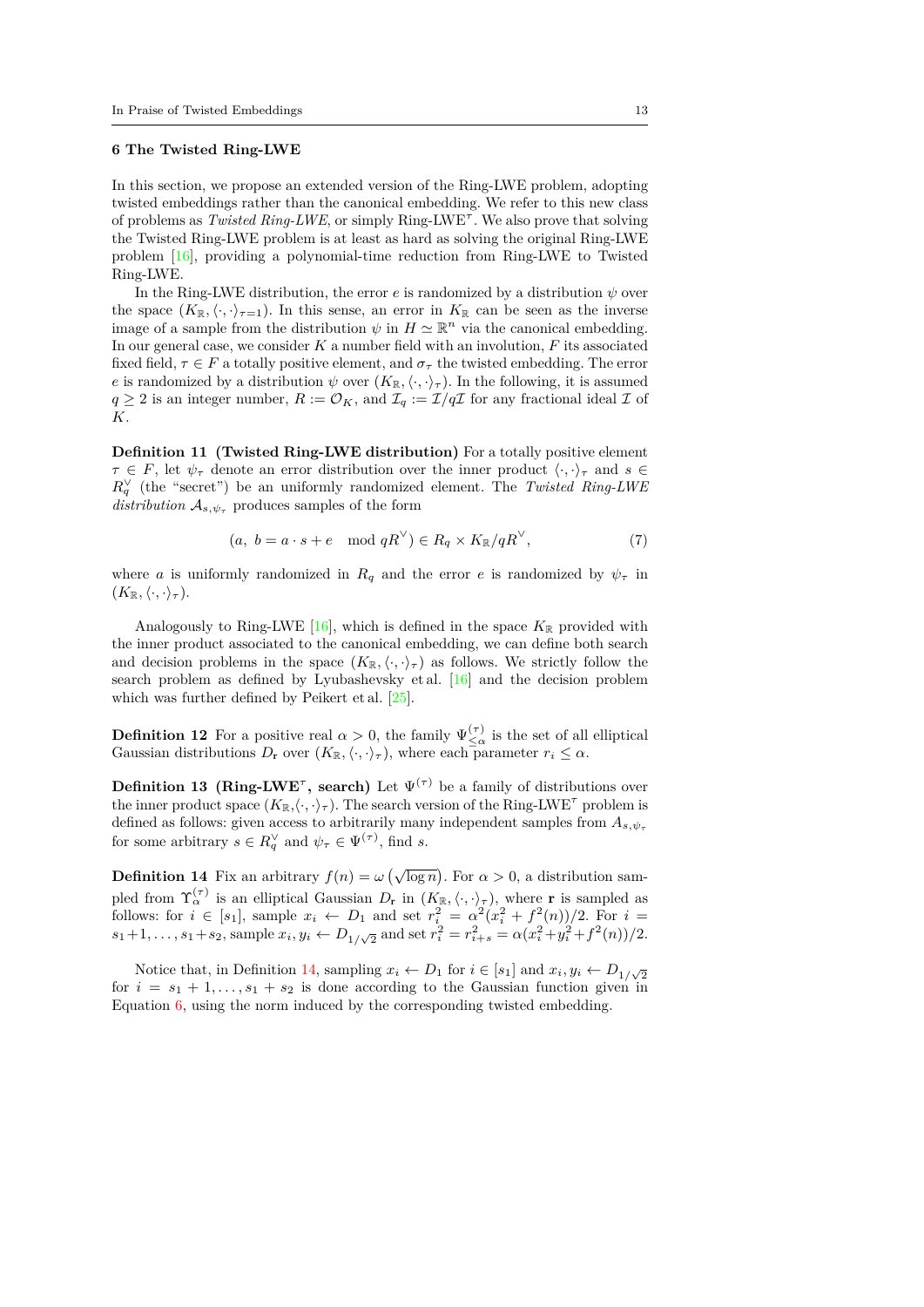**Definition 15** (Ring-LWE<sup> $\tau$ </sup>, average-case decision) Let  $\Upsilon^{(\tau)}$  be a distribution over a family of error distributions, each in the inner product space  $(K_{\mathbb{R}}, \langle \cdot, \cdot \rangle_{\tau})$ . The average-case decision version of the Ring-LWE*<sup>τ</sup>* problem is to distinguish, with nonnegligible advantage, between arbitrarily many independent samples from  $A_{s, \psi_{\tau}}$ , for a random choice of  $(s, \psi_{\tau}) \leftarrow U(R_q^{\vee}) \times \Upsilon^{(\tau)}$ , and the same number of uniformly random and independent samples from  $R_q \times K_{\mathbb{R}}/R^{\vee}$ .

Generally speaking, the Twisted Ring-LWE distribution and both search and decision variants of Twisted Ring-LWE collapse to their original definitions in the Ring-LWE problem when  $\tau = 1$ .

## 6.1 Hardness of Twisted Ring-LWE

In this section we provide evidence of the hardness of the Ring-LWE*<sup>τ</sup>* class of problems. Firstly, we provide reductions from the Ring-LWE problem to the Ring-LWE*<sup>τ</sup>* problem. By doing so, the Ring-LWE<sup>T</sup> problem is proven to be at least as hard as NP-hard lattice problems. It occurs that these are indeed self reductions, in the sense that they preserve the secret term  $s \in R_q^{\vee}$ , only distorting the error distribution over  $K_{\mathbb{R}}$ .

We recall that the reduction to the search version of Ring-LWE is defined over a set of elliptical Gaussian distributions over  $K_{\mathbb{R}}$  (Definition [12](#page-12-2)).

**Theorem 1** Let  $K$  be an arbitrary number field and  $\tau \in F$  be totally positive. Let  $(s, \psi)$  *be randomly chosen from*  $(U(R_q^{\vee}) \times \Psi)$  *in*  $(K_{\mathbb{R}}, \langle \cdot, \cdot \rangle_{\tau=1})$ *. Then there is a polynomial-time reduction from* Ring-LWE<sub>*q*, $\psi$ </sub> *to* Ring-LWE<sub>*q*, $\psi$ <sub>*τ*</sub></sub>.

*Proof* We assume the existence of an oracle for Ring-LWE<sup>τ</sup> that, given a set of independent samples from  $A_{s, \psi_{\tau}}$ , for some arbitrary  $s \in R_q^{\vee}$  and  $\psi_{\tau} \in \Psi^{(\tau)}$ , recovers the secret term *s*. Given a set of independent samples from the Ring-LWE distribution  $A_{s,\psi}$ , solving the search version of Ring-LWE amounts to finding the secret *s*. In order to evoke the Ring-LWE<sup> $\tau$ </sup> oracle to solve Ring-LWE, we must ensure that the error terms from the input samples follow a Gaussian distribution  $\psi_{\tau} \in \Psi^{(\tau)}$ . Let the input samples from  $A_{s,\psi}$  be represented as

$$
(a_i, b_i = a_i \cdot s + e_i \mod qR^{\vee}) \in R_q \times \mathbb{T},
$$

where  $e_i \stackrel{\psi}{\leftarrow} K_{\mathbb{R}}$ . Thus, we use the fact that  $e_i = \sigma^{-1}(\tilde{\mathbf{e}}_i)$ , for some  $\tilde{\mathbf{e}}_i$  obtained from the Gaussian distribution  $\psi$  over *H*. The Ring-LWE<sup> $\tau$ </sup> samples are obtained by first computing the corresponding representatives of each pair  $(a_i, b_i)$  in *H* as

<span id="page-13-0"></span>
$$
\{(\sigma(a_i),\sigma(b_i))\}=\{(\sigma(a_i),\sigma(a_i)\cdot\sigma(s)+\tilde{\mathbf{e}}_i)\}.
$$

By applying the inverse transformation  $\sigma_{\tau}^{-1}$ , we obtain that

$$
\left\{ \left( \sigma_{\tau}^{-1} \left( \sigma \left( a_i \right) \right), \sigma_{\tau}^{-1} \left( \sigma \left( b_i \right) \right) \right) \right\} = \left\{ \left( \sigma_{\tau}^{-1} \left( \sigma \left( a_i \right) \right), \sigma_{\tau}^{-1} \left( \sigma \left( a_i \right) \right) \cdot s + \sigma_{\tau}^{-1} \left( \tilde{\mathbf{e}}_i \right) \right) \right\}.
$$
\n(8)

Notice that *s* was unchanged by the transformations, so it is a randomized element over  $R_q^{\vee}$ . Because  $a_i$  was sampled according to a uniform distribution over  $R_q$  and both  $\sigma$  and  $\sigma_{\tau}^{-1}$  transformations are injective,  $\sigma_{\tau}^{-1}(\sigma(a_i))$  is also uniform in  $R_q$ .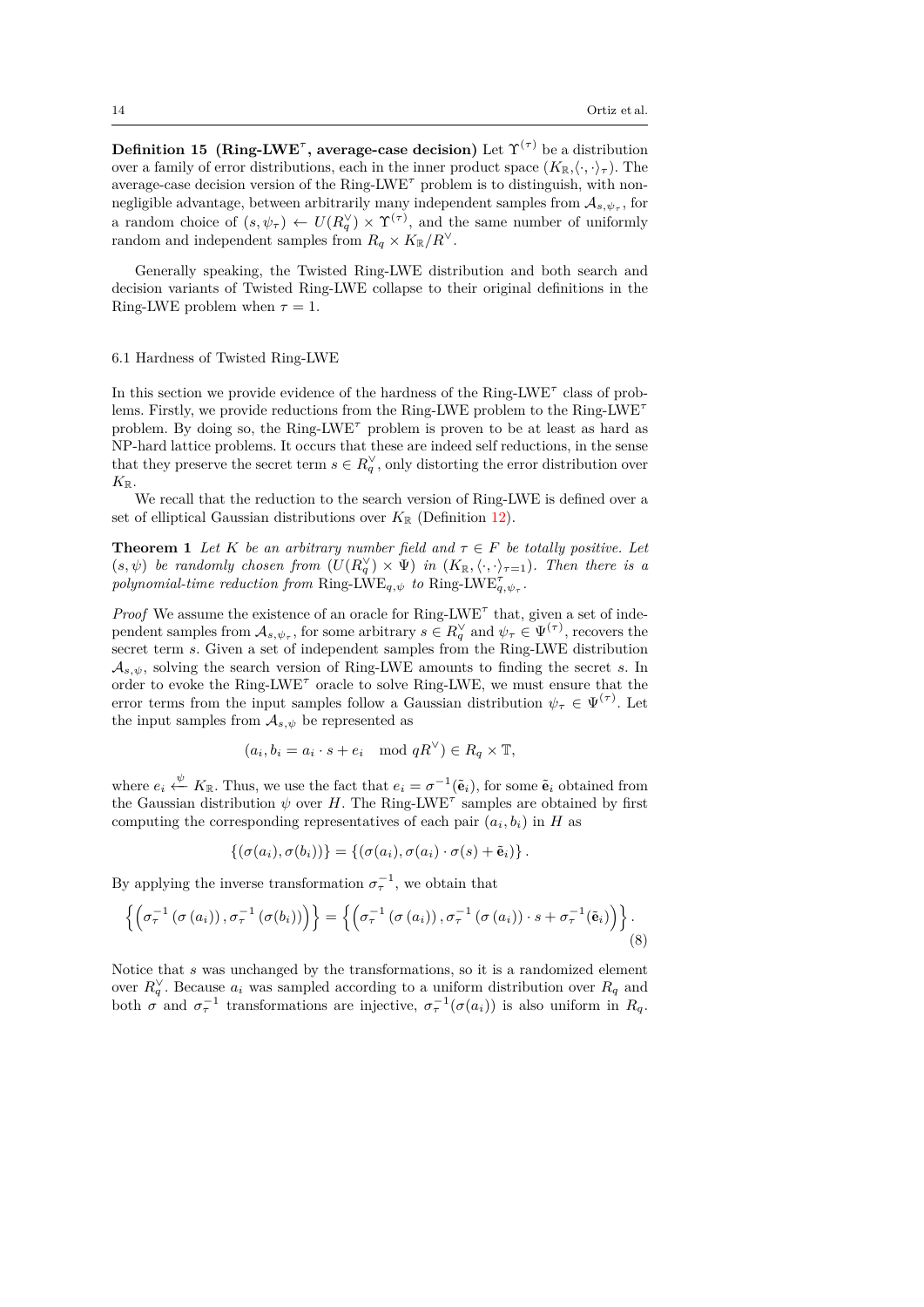And, finally, since  $e_i \stackrel{\psi^{\tau}}{\longleftarrow} K_{\mathbb{R}}$ , the set of samples in [\(8](#page-13-0)) follows the distribution  $\mathcal{A}_{s,\psi^{\tau}}$ . Given the set of samples [\(8\)](#page-13-0) as input for the Ring-LWE<sup> $\tau$ </sup> solver, it finds the secret *s*. Then, mapping the solution to the Ring-LWE instance of the Ring-LWE*<sup>τ</sup>* solution is done by the identity transformation. Since the computation of the transformations  $\sigma$  and  $\sigma_{\tau}^{-1}$  can be seen as vector-matrix multiplications, the reduction costs  $O(n^2)$  operations. Thus, the given reduction from Ring-LWE to Ring-LWE*<sup>τ</sup>* runs in polynomial time. This concludes the proof. *⊓⊔*

**Theorem 2** Let K be an arbitrary number field and  $\tau \in F$  be a totally positive *element. Let*  $(s, \psi)$  *be randomly chosen from*  $(U(R_q^{\vee}) \times \Upsilon)$  *in*  $(K_{\mathbb{R}}, \langle \cdot, \cdot \rangle_{\tau=1})$ *. There is a polynomial-time reduction from* Ring-LWE<sub>*q*</sub>,  $\gamma$  *to* Ring-LWE<sub>*q*</sub>,  $\gamma$ <sub>(*τ*)</sub> *.* 

*Proof* Given a set of *m* pairs of the form  $(a_i, b_i) \in R_q \times \mathbb{T}$ , each drawn either from  $A_{s,\psi}$  or from a uniform distribution over  $R_q \times \mathbb{T}$ , we prove that the (decision) Ring-LWE problem can be solved using only an oracle for (decision) Ring-LWE*<sup>τ</sup>* and a polynomial-time function for mapping the input instances. As in the reduction for the search variant, we apply the transformations  $\sigma$  and  $\sigma_{\tau}^{-1}$ , in this order, to each pair  $(a_i, b_i) \in R_q \times \mathbb{T}$ . As a result, those pairs drawn from  $(U(R_q), U(\mathbb{T}))$ are still uniformly distributed over  $R_q \times \mathbb{T}$ , since both  $\sigma$  and  $\sigma_\tau^{-1}$  are injective maps. On the other hand, the pairs drawn from  $A_{q,\psi}$  now follow the Ring-LWE<sup>7</sup> distribution  $\mathcal{A}_{q,\psi_{\tau}}$ . Thus, given an algorithm that solves (decision) Ring-LWE<sup> $\tau$ </sup>, it distinguishes in two different sets the  $m/2$  samples drawn from  $\mathcal{A}_{q, \psi_{\tau}}$  and those  $m/2$ uniformly distributed. Since mapping Ring-LWE to Ring-LWE*<sup>τ</sup>* instances preserves distributions, the solution for (decision) Ring-LWE problem is done by an identity transformation. Finally, the computation of the transformations  $\sigma$  and  $\sigma_{\tau}^{-1}$  costs  $O(n^2)$  operations; thus, the reduction runs in polynomial time. This concludes the proof. *⊓⊔*

## <span id="page-14-0"></span>6.2 Computing the Approximation Factors

Throughout this section, consider an arbitrary number field *K* of degree *n* with ring of integers  $R = \mathcal{O}_K$ , and  $\mathcal I$  a fractional ideal in K. Concerning the canonical embedding, a twisted embedding modifies the representatives of a fractional ideal *I* when seen as a lattice  $\sigma_{\tau}(\mathcal{I})$  in *H*. Thus, since we use lattice measures such as the minimum distance and the successive minima in the security reductions, in this section we analyze the effect of redefining the inner product in the Ring-LWE security reductions.

The (search) Ring-LWE hardness consists in two reductions: *i*) a worst-case to average-case reduction from DGS to Ring-LWE (Theorem [3](#page-14-1)); and *ii*) a reduction from the Generalized Independent Vectors Problem (GIVP), which is a generalization of SIVP, to DGS (Lemma [3\)](#page-14-2).

<span id="page-14-1"></span>**Theorem 3 ([[16,](#page-21-0) Theorem 4.1])** *Let K be an arbitrary number field of degree n with ring of integers*  $R = \mathcal{O}_K$ *, and*  $\mathcal I$  *a fractional ideal in*  $K$ *. Let*  $\alpha = \alpha(n) > 0$ *, and let*  $q = q(n) \geq 2$  *be such that*  $\alpha q \geq 2 \cdot \omega(\sqrt{\log n})$ *. For some negligible*  $\epsilon = \epsilon(n)$ *, there is a probabilistic polynomial-time quantum reduction from*  $K\text{-}DGS_\gamma$  *to*  $R\text{-}LWE_{q, \Psi_{\leq \alpha}}$ *, where √ √*

<span id="page-14-2"></span>
$$
\gamma = \max \left\{ \eta_{\epsilon}(\mathcal{I}) \cdot (\sqrt{2}/\alpha) \cdot \omega(\sqrt{\log n}), \sqrt{2n}/\lambda_1(\mathcal{I}^{\vee}) \right\}.
$$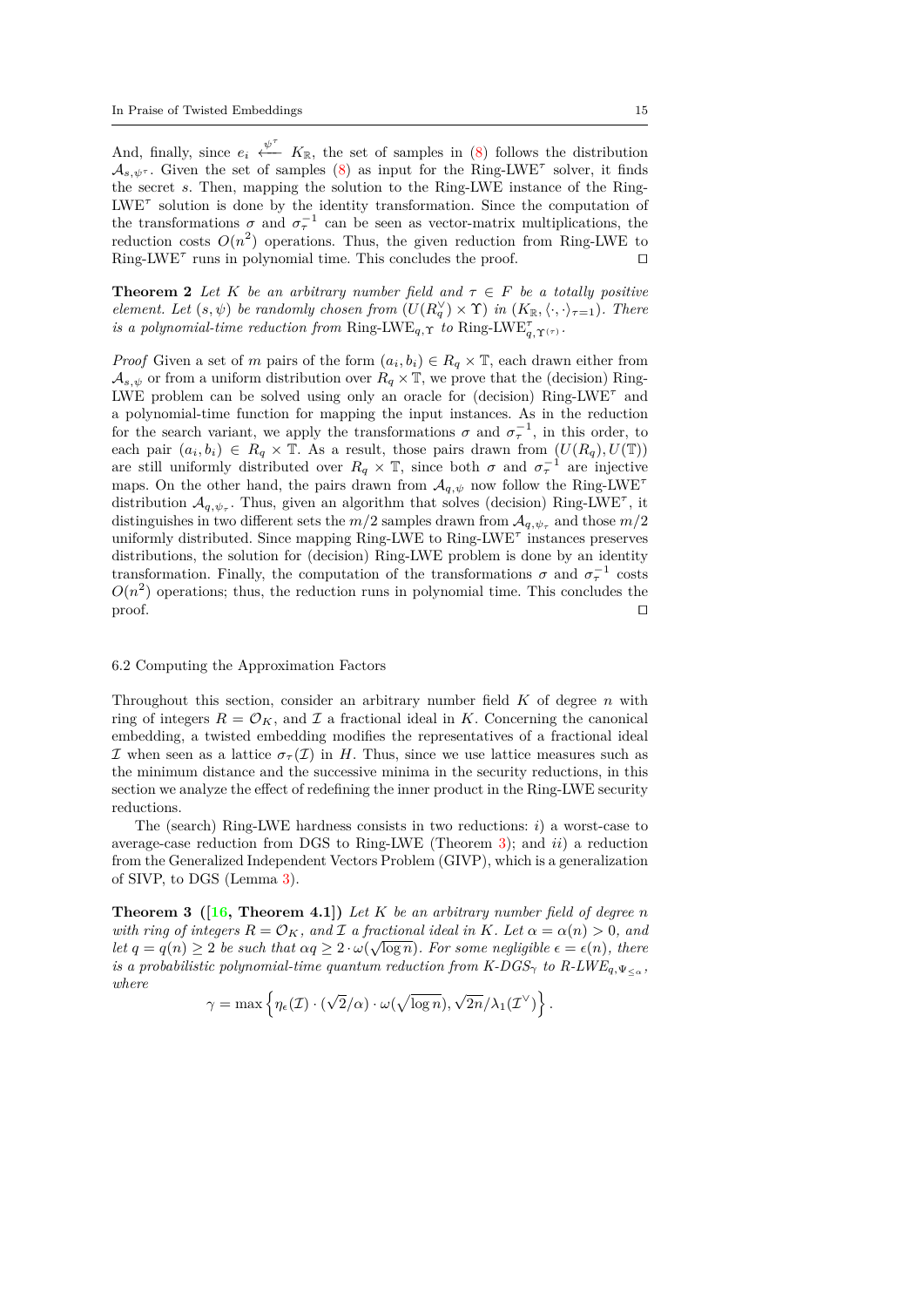**Lemma 3 (**[\[26](#page-22-1), Lemma 3.17]) For any  $\epsilon = \epsilon(n) \leq \frac{1}{10}$  and any  $\varphi(\Lambda) \geq \sqrt{2}\eta_{\epsilon}(\Lambda)$ , *there is a polynomial time reduction from*  $GIVP_{2\sqrt{n}\varphi}$  *to*  $DGS_{\varphi}$ *.* 

In light of Theorem [3](#page-14-2) and Lemma 3, we use the inequalities for the smoothing parameter  $\eta_{\epsilon}$  derived in Lemmas [1](#page-10-1) and [2](#page-10-2) (Section [4\)](#page-9-0) to recompute the approximation factors, considering the parameter  $\tau \in F$  induced by using twisted embeddings.

We start by computing the approximated factor  $\gamma$  from Theorem [3](#page-14-2). As long as  $\alpha < \sqrt{\log n/n}$ , it follows that the K-DGS<sub>γ</sub> parameter is

$$
\gamma = \eta_{\epsilon}(\mathcal{I}) \cdot (\sqrt{2}/\alpha) \cdot \omega(\sqrt{\log n}) = \eta_{\epsilon}(\mathcal{I}) \cdot \tilde{O}(1/\alpha).
$$

Using the inequality  $\eta_{\epsilon}(\mathcal{I}) \leq \lambda_n^{(p,\tau)}(\Lambda) \cdot \frac{n^{1/2-1/p}}{\min_{i \in [n], \mathcal{I}}}$  $\frac{n^{1/2-1/p}}{\min_{i\in[n]}\tau_i} \cdot \omega(\sqrt{\log n})$  $\frac{n^{1/2-1/p}}{\min_{i\in[n]}\tau_i} \cdot \omega(\sqrt{\log n})$  $\frac{n^{1/2-1/p}}{\min_{i\in[n]}\tau_i} \cdot \omega(\sqrt{\log n})$  from Lemma 1, we obtain that the parameter  $\varphi$  in Lemma [3](#page-14-2) is

$$
\varphi \leq \lambda_n^{(p,\tau)}(\Lambda) \cdot \frac{n^{1/2 - 1/p}}{\min_{i \in [n]} \tau_i} \cdot \omega(\sqrt{\log n}) \cdot \tilde{O}(1/\alpha).
$$

Now, using the above inequality for  $\varphi$ , we define the upper bound for the GIVP parameter to be  $\mu$ , for which

$$
\mu = 2\sqrt{n}\varphi \le 2\sqrt{n} \cdot \lambda_n^{(p,\tau)}(\Lambda) \cdot \frac{n^{1/2-1/p}}{\min_{i \in [n]} \tau_i} \cdot \omega(\sqrt{\log n}) \cdot \tilde{O}(1/\alpha).
$$

*Remark 1* Notice that, regardless of the  $\ell_p$ -norm,  $\mu = \tilde{O}(\sqrt{n}/\alpha)$ . Since  $\tilde{O}(\sqrt{n}/\alpha)$  is the approximation factor for the search version of the Ring-LWE problem [\[16,](#page-21-0) Section 4], we conclude that the approximation factors remain unchanged with respect to the change of embeddings due to the asymptotic notation. Moreover, since the twisting factor is constant concerning the number field degree *n*, the approximation factors for the decision version of the Twisted Ring-LWE problem also remain unchanged.

# <span id="page-15-0"></span>**7 Applications of the Twisted Ring-LWE**

In this section, we discuss how to extend to a more general class of number fields the results of Ducas and Durmus for sampling from a spherical Gaussian distribution [[11](#page-21-5)], focusing on the algebraic realization of  $\mathbb{Z}^n$ -lattices.

Durmus and Ducas proved a special case when a spherical Gaussian distribution with width *s* in the power basis corresponds to a spherical Gaussian distribution with width  $s\sqrt{m'}$  over the space *H* (Theorem [4\)](#page-15-1) [[11](#page-21-5)]. In order to sample directly over the cyclotomic ring  $\mathbb{Q}[x]/(\Phi_m(x))$ , leading to the correct distribution in the embedding representation, they sample the error polynomial in the ring  $\mathbb{Q}[x]/(\Theta_m(x))$ , where  $\Theta_m(x) = x^m - 1$  if *m* is odd, and  $\Theta_m(x) = x^{\frac{m}{2}} + 1$  if *m* is even. Then, the reduction modulo  $\Phi_m$  leads to the correct distribution under the canonical embedding. This method avoids resorting to complex embeddings and the inverse of the Vandermonde matrix.

In the statement of Theorem [4](#page-15-1), let  $m' = m$  if *m* is odd and  $m' = m/2$  if *m* is even. Also, let  $\beta$  represent the polynomial reduction from  $\mathbb{Q}[x]/(\Theta_m(x))$  to  $\mathbb{Q}[x]/(\Phi_m(x))$ , and let the linear operator  $\mathbf{T}: H \to H$  with matrix in the canonical basis of *H* be:

<span id="page-15-2"></span><span id="page-15-1"></span>
$$
\mathbf{T} = \frac{1}{\sqrt{2}} \begin{pmatrix} \mathbf{Id}_{\phi(m)/2} & i \, \mathbf{Id}_{\phi(m)/2} \\ \mathbf{Id}_{\phi(m)/2} & -i \, \mathbf{Id}_{\phi(m)/2} \end{pmatrix}, \quad \text{with } i = \sqrt{-1}.\tag{9}
$$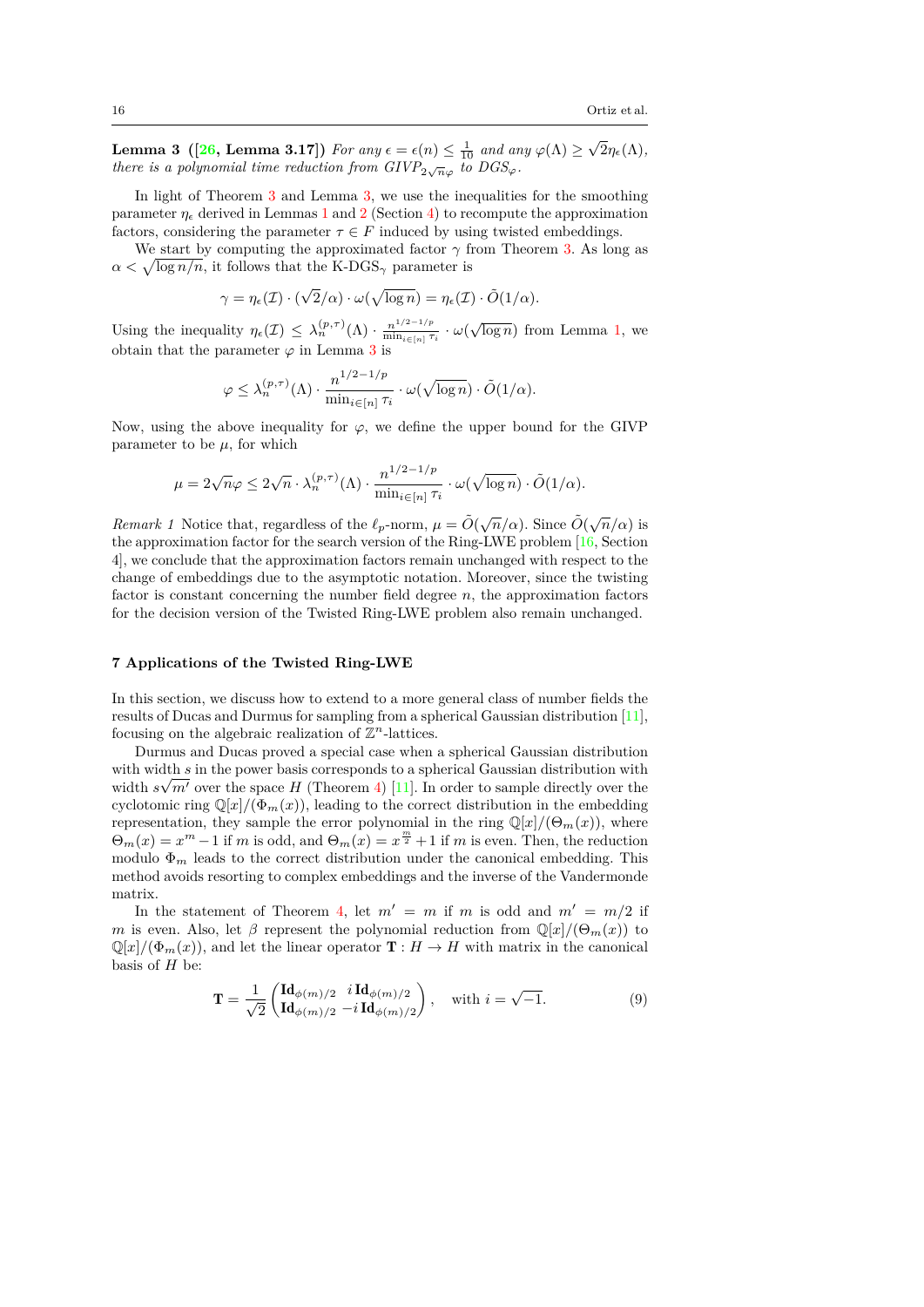**Theorem 4** ([[11,](#page-21-5) **Theorem 5**]) Let  $v \in \mathbb{Q}[x]/(\Theta_m(x))$  be a random variable dis*tributed as*  $\psi_s^{m'}$  *in the power basis. Then, the distribution of*  $(T^{-1} \circ \sigma \circ \beta)(v)$ *, seen in the canonical basis of H, is the spherical Gaussian*  $\psi^{(m)}$  $\frac{\varphi(m)}{s\sqrt{m'}}$ 

The shape of the distribution is preserved because the transformation  $T^{-1} \circ \sigma$  is, in fact, a scaled-orthogonal map from the power basis of  $\mathbb{Q}[x]/(\Phi_m(x))$  to the space *H*, where  $\mathbf{T}^{-1}$  is Hermitian ( $\mathbf{T}^{-1} = \overline{\mathbf{T}}^{t}$ ). The proof for Theorem [4](#page-15-1) reduces to proving that  $\mathbf{M} \in \mathbb{C}^{\phi(m) \times m'}$ , the matrix representing the linear map  $\gamma$  from the power basis of  $\mathbb{Z}[x]/(\Theta_m(x))$  to the canonical basis of  $\mathbb{C}^{\phi(m)}$  satisfies  $\mathbf{C} = \mathbf{M} \overline{\mathbf{M}}^t = m' \mathbf{Id}_{\phi(m)}$ . The coefficients of **M** are given by  $m_{i,j} = \sigma_j(x^i) = \zeta_m^{ij}$ . Then, for all  $i, j \in \mathbb{Z}_m^*$ , we have that

$$
c_{i,j} = \sum_{k \in [m']} \zeta_m^{ik} \overline{\zeta_m^{jk}} = \sum_{k \in [m']} \left(\zeta_m^{i-j}\right)^k = \begin{cases} m' & \text{if } i = j, \\ 0 & \text{otherwise.} \end{cases}
$$

Thus,  $\mathbf{E} = \mathbf{T}^{-1}\mathbf{M} = \overline{\mathbf{E}}$ , so  $\mathbf{E}\mathbf{E}^t = \mathbf{E}\overline{\mathbf{E}}^t = \mathbf{T}^{-1}\mathbf{M}\overline{\mathbf{M}}^t\mathbf{T} = m'\mathbf{Id}_{\phi(m)}$ . This last equation implies that, if a random variable  $v \in \mathbb{Q}[x]/(\Theta_m(x))$  has covariance matrix  $s^2 \mathbf{Id}_{m'}$ , then the covariance matrix of  $(\mathbf{T}^{-1} \circ \gamma)(v)$  is  $s^2 \mathbf{E} \mathbf{Id}_{m'} \overline{\mathbf{E}}^t = s^2 m' \mathbf{Id}_{\phi(m)}$ , and the distribution of  $(\mathbf{T}^{-1} \circ \gamma)(v)$  is the spherical Gaussian  $\psi_{\gamma}^{(m)}$  $\frac{\varphi(m)}{s\sqrt{m'}}$ 

In the following, we discuss how the shape of spherical Gaussian distributions may be preserved when seen in the space *H* for special algebraic constructions under twisted embeddings. Following Ducas and Durmus' approach, we are interested in lattices equivalent to  $\mathbb{Z}^n$ , whose Gram matrices have the form  $c \mathbf{Id}_n$  for  $c \in \mathbb{R}$ . In this sense, the matrix mapping elements of  $K_{\mathbb{R}}$  to the space *H* is a scaled-orthogonal map  $[11]$  $[11]$  $[11]$ . It follows that any algebraic realization of the  $\mathbb{Z}^n$ -lattice preserves the shape of an error distribution over  $K_{\mathbb{R}}$  when seen as in  $H$ .

In Theorem [5,](#page-16-0) we prove that fractional ideals realizing lattices equivalent to  $\mathbb{Z}^n$ in an orthonormal basis, which are the special case when the Gram matrix is simply Id*n*, preserve both format and standard deviation of spherical Gaussian distributions. We recall that ideal lattices can be obtained if and only if *K* is a totally real number field, or if  $K$  is a CM-field  $[6]$  $[6]$  $[6]$ .

<span id="page-16-0"></span>**Theorem 5** *Let K be a number field with an involution and F its associated fixed field. Consider*  $\tau \in F$  *totally positive and*  $\mathcal{I} \subset \mathcal{O}_K$  *a fractional ideal such that*  $\mathcal{I}$  *is an ideal lattice in*  $(K_{\mathbb{R}}, \langle \cdot, \cdot \rangle_{\tau})$ *. If I is a lattice equivalent to*  $\mathbb{Z}^n$ *, then both the shape and the standard deviation of a spherical Gaussian distribution in an orthonormal basis of*  $\mathcal{I} \subset K_{\mathbb{R}}$  *are preserved when seen in the canonical basis of the space H (via the twisted embedding*  $\sigma_{\tau}$ *).* 

*Proof* Let *n* be the degree of *K* and let  $v \in \mathcal{I}$  be a random variable over the spherical Gaussian distribution with covariance matrix  $s^2 \text{ Id}_n$  in an orthonormal  $\mathbb{Z}$ basis of *I*, for some real number *s*. Since the twisted embedding  $\sigma_{\tau}: K_{\mathbb{R}} \to H$  is a linear transformation, the covariance matrix of  $\sigma_{\tau}(v)$  in the canonical basis of *H* is  $\mathbf{E}s^2 \mathbf{Id}_n \mathbf{E}^t$ , where  $\mathbf{E} = \mathbf{T}^{-1} \mathbf{M}$ , with **T** as in [\(9](#page-15-2)) and **M** is the generator matrix of  $\sigma_{\tau}(\mathcal{I})$ . Since  $MM^t = M^tM = Id_n$ , and because  $MM^t$  is the Gram matrix of the  $\mathbb{Z}^n$ -equivalent lattice *I* in  $(K_{\mathbb{R}}, \langle \cdot, \cdot \rangle_{\tau})$ , the covariance matrix of  $\sigma_{\tau}(v)$  is

$$
\mathbf{E}s^2 \mathbf{Id}_n \mathbf{E}^t = \mathbf{T}^{-1} \mathbf{M}s^2 \mathbf{Id}_n \mathbf{M}^t \mathbf{T} = s^2 \mathbf{Id}_n,
$$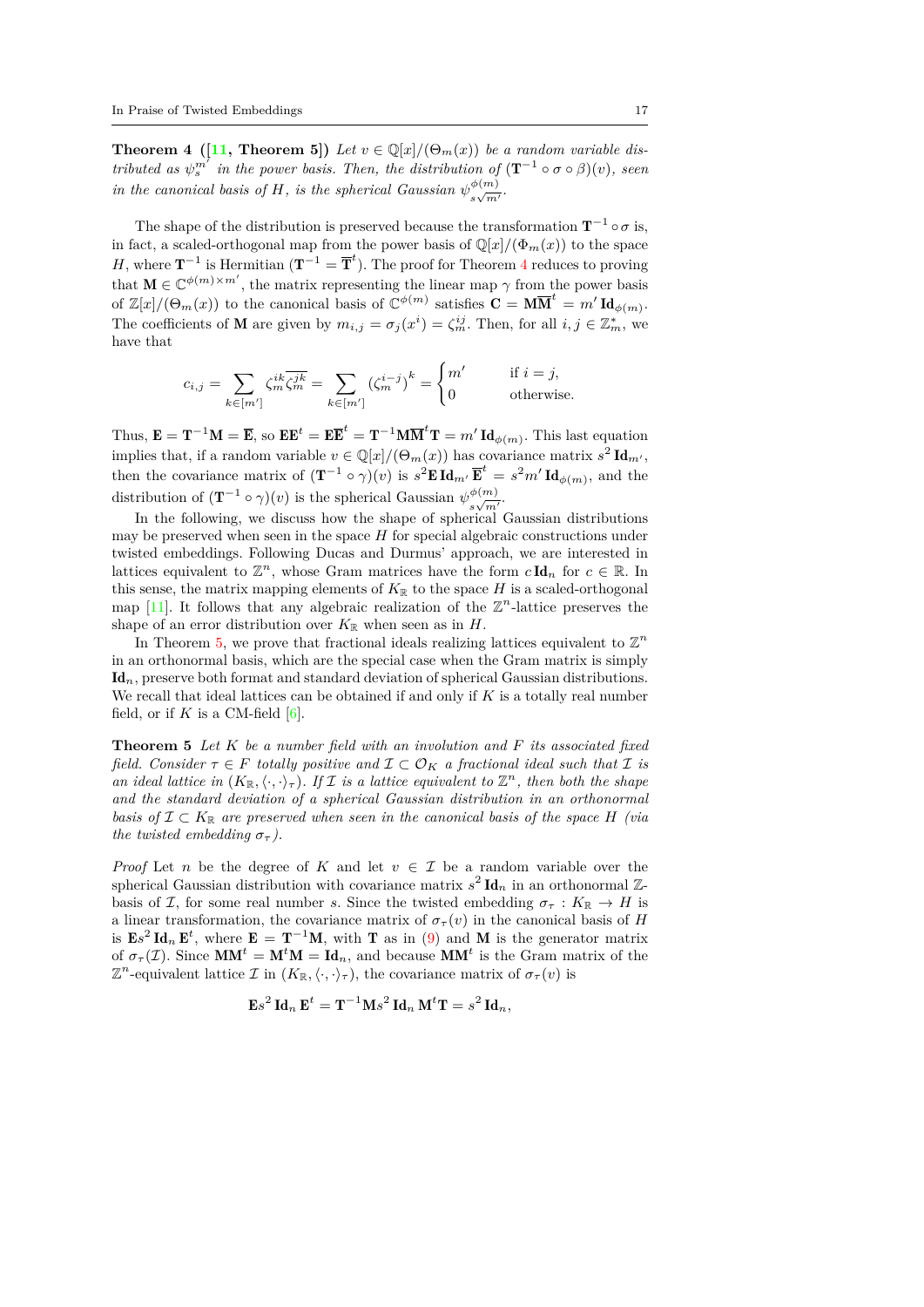which proves that  $\sigma_{\tau}(v)$  is randomized in the spherical Gaussian distribution over the canonical basis of *H* with the same standard deviation as *v* over  $K_{\mathbb{R}}$  in the orthonormal basis of *I*. This concludes the proof. *⊓⊔*

Examples of ideal lattices equivalent to  $\mathbb{Z}^n$  are those obtained from cyclotomic number fields  $\mathbb{Q}(\zeta_{2^k})$  [\[6\]](#page-21-11), and their maximal real subfields [\[3\]](#page-21-14), and the maximal real subfields  $\mathbb{Q}(\zeta_p + \zeta_p^{-1})$  for any prime  $p \geq 5$ . The case of the power-of-two cyclotomic number fields were previously addressed by Lyubashevsky et al. [[16](#page-21-0)], and Ducas and Durmus [\[11\]](#page-21-5). In the following, we discuss the family of lattices equivalent to  $\mathbb{Z}^n$  built on  $\mathbb{Q}(\zeta_p + \zeta_p^{-1})$ , for any  $p \geq 5$  prime.

Let  $p \geq 5$  be a prime number,  $n = (p-1)/2$ , and  $\zeta = \zeta_p = \exp(-2i\pi/p)$ . The cyclotomic construction of the  $\mathbb{Z}^n$ -lattice (Proposition [3\)](#page-17-0) is on the ring of integers of the maximal real subfield of a cyclotomic number field, denoted  $\mathbb{Q}(\zeta + \zeta^{-1})$ , whose integral basis is  $C = \{e_j = \zeta^j + \zeta^{-j} \mid 1 \leq j \leq n\}.$ 

<span id="page-17-0"></span>**Proposition 3** ([[21](#page-21-15), Proposition 1]) Let  $p \geq 5$  be a prime number, and let  $K = \mathbb{Q}(\zeta_p + \zeta_p^{-1})$  and  $\tau = \frac{1}{p}(1 - \zeta_p)(1 - \zeta_p^{-1})$ . Then  $\mathcal{O}_K$  in  $(K_{\mathbb{R}}, \langle \cdot, \cdot \rangle_{\tau})$  is a lattice equivalent to  $\mathbb{Z}^n$  with basis  $\mathcal{C}' = \{e'_1, \ldots, e'_n \mid e'_n = e_n \text{ and } e'_j = e_j + e'_{j+1}\}, \text{ where }$  $\mathcal{C} = \{e_1, \ldots, e_n\}$  *is an integral basis of*  $K$ *.* 

The generator matrix of the  $\mathbb{Z}^n$ -lattice in  $H = \mathbb{R}^n$  (this is an equality because *K* is totally real), realized in Proposition [3](#page-17-0), is given by

<span id="page-17-2"></span>
$$
\mathbf{M} = \mathbf{D}\mathbf{M}'\mathbf{U},\tag{10}
$$

where 
$$
\mathbf{D} = \text{diag}\left[\sqrt{\frac{\sigma_k(\tau)}{p}}\right]_{n \times n}
$$
,  $\mathbf{M}' = \left[\sigma_i(\zeta^j + \zeta^{-j})\right]_{i,j \in [n] \times [n]}$  and  

$$
\mathbf{U} = \begin{bmatrix} 1 & 0 & 0 & \cdots & 0 & 0 \\ 1 & 1 & 0 & \cdots & 0 & 0 \\ 1 & 1 & 1 & \cdots & 0 & 0 \\ \vdots & \vdots & \vdots & \ddots & \vdots & \vdots \\ 1 & 1 & 1 & \cdots & 1 & 1 \end{bmatrix}_{n \times n}
$$

As an immediate consequence of Theorem [5](#page-16-0), in Corollary [1](#page-17-1) we prove that the construction for the  $\mathbb{Z}^n$ -lattice mentioned above, in fact does not change the shape of the error distribution and, more importantly, the standard deviation is the same when the distribution is seen over *H*.

<span id="page-17-1"></span>**Corollary 1** *Let*  $K = \mathbb{Q}(\zeta_p + \zeta_p^{-1})$  *for*  $p \geq 5$  *prime and let*  $v \in \mathcal{O}_K$  *be a random variable distributed as*  $\psi_s^n$  *in the basis*  $\mathcal{C}'$ . Then, the distribution of  $(\mathbf{T}^{-1} \circ \sigma_\tau)(v)$  for  $\tau = \frac{1}{p}(1 - \zeta_p)(1 - \zeta_p^{-1})$ , seen in the canonical basis of *H*, is the spherical Gaussian  $\psi_s^n$ .

*Proof* In the realization of the  $\mathbb{Z}^n$ -lattice (Proposition [3\)](#page-17-0), the matrix representing the linear map  $\sigma_{\tau}$  from the basis  $\mathcal{C}'$  of  $\mathcal{O}_K$  to the canonical basis of  $\mathbb{R}^n$  is given by **M** ([10](#page-17-2)). Since  $\mathcal{O}_K$  is a lattice equivalent to  $\mathbb{Z}^n$  in the basis  $\mathcal{C}'$ , the result follows immediately from Theorem [5.](#page-16-0) This concludes the proof. *⊓⊔*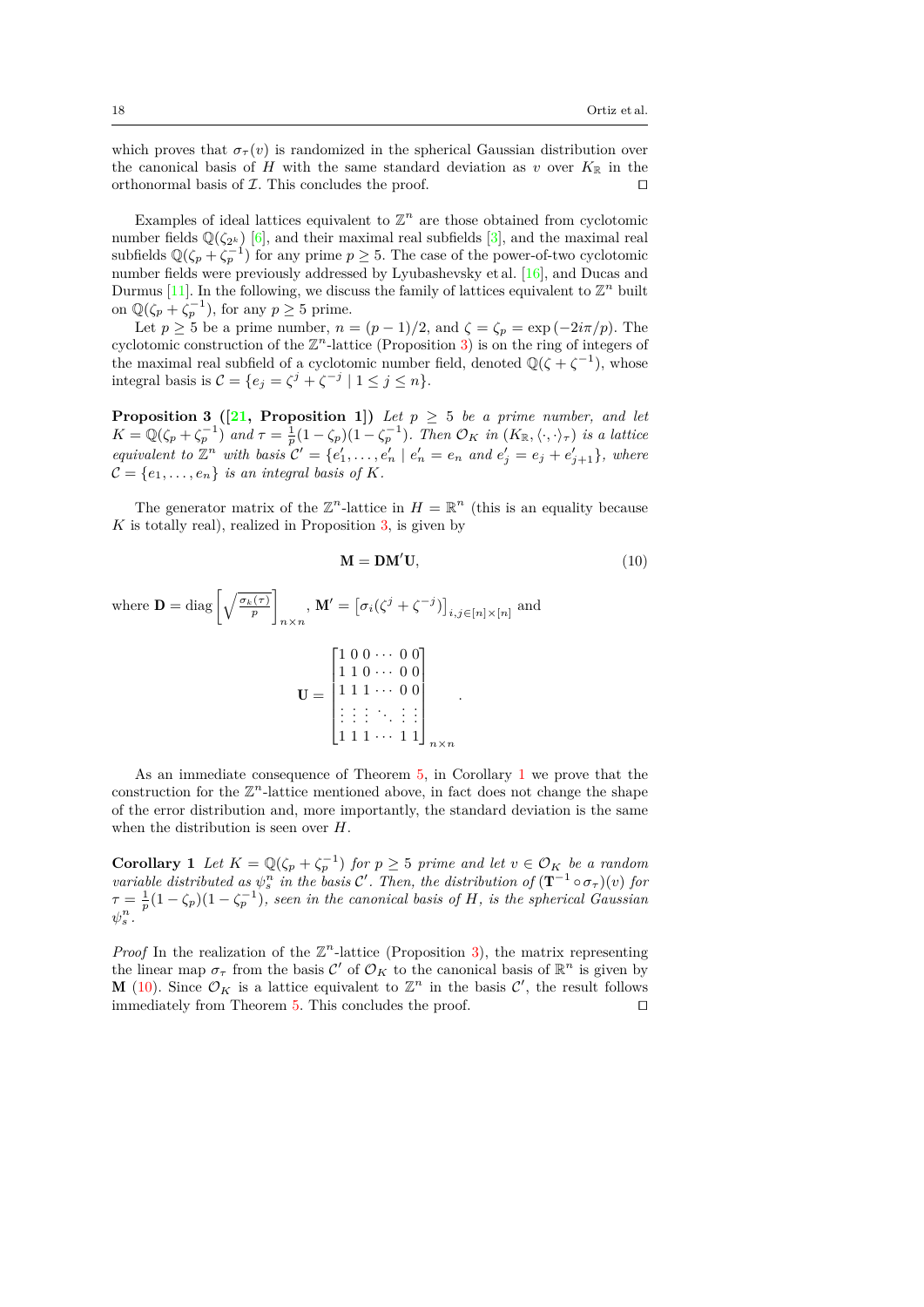#### <span id="page-18-0"></span>**8 Practical Impacts**

In this section, we use the fact that  $K = \mathbb{Q}(\zeta_p + \zeta_p^{-1})$  is a subfield of  $\mathbb{Q}(\zeta_p)$ , for *p* prime, to analyze the practical impacts of instantiating the Ring-LWE problem over the ring of integers of *K* in the compact public-key cryptosystem of Lyubashevsky, Peikert, and Regev [\[17,](#page-21-6) Section 8.2].

The public-key cryptosystem presented below is parameterized by an *m*th cyclotomic ring *R* and two coprime integers *p* and *q*. The message space is defined as  $R_p$ and it is required that *q* be coprime with every odd prime dividing *m*. Consider that  $\psi_{\tau}$  is an error distribution over  $(K_{\mathbb{R}}, \langle \cdot, \cdot \rangle_{\tau})$  and  $|\cdot|$  denotes a valid discretization to (cosets) of  $R^{\vee}$  or  $pR^{\vee}$ . Also,  $\hat{m} = m/2$  if *m* is even, otherwise  $\hat{m} = m$ . Finally, for any  $\bar{a} \in \mathbb{Z}_q$ , let  $\lbrack \bar{a} \rbrack$  denote the unique representative  $a \in (\bar{a} + q\mathbb{Z}) \cap [-q/2, q/2)$ , which is entry-wise extended to polynomials.

- **–** Gen: choose a uniformly random  $a \in R_q$ . Choose  $x \leftarrow \lfloor \psi_{\tau} \rceil_{R^{\vee}}$  and  $e \leftarrow \lfloor p \cdot \rceil_{R^{\vee}}$  $\psi_{\tau}|_{pR}$ <sup>*v*</sup>. Output  $(a, b = \hat{m}(a \cdot x + e) \mod qR) \in R_q \times R_q$  as the public key, and *x* as the secret key.
- $-$  Enc<sub>(a,b)</sub>( $\mu \in R_p$ ): choose  $z \leftarrow [\psi_\tau]_{R^\vee}, e' \leftarrow [p \cdot \psi_\tau]_{pR^\vee}$ , and  $e'' \leftarrow [p \cdot$  $\psi_{\tau}|_{t^{-1}\mu+pR^{\vee}}$ . Let  $u = \hat{m}(a \cdot z + e') \mod qR$  and  $v = z \cdot b + e'' \in R_q^{\vee}$ . Output  $(u, v) \in R_q \times R_q^{\vee}$ .
- $\mathcal{L} = \text{Dec}_{x}(u, v)$ : compute  $v u \cdot x \mod qR^{\vee}$ , and decode it to  $d = [v u \cdot x] \in R^{\vee}$ . Output  $\mu = t \cdot d \mod pR$ .

In such an encryption scheme, the most computationally expensive operations are given by the error sampling and the discretization of the error terms, and the polynomial multiplication. As proved in Corollary [1,](#page-17-1) when *R* is the ring of integers of  $\mathbb{Q}(\zeta_p + \zeta_p^{-1})$ , the sampling of error terms can be performed directly over  $(K_{\mathbb{R}}, \langle \cdot, \cdot \rangle_{\tau})$  in the orthonormal basis  $C^{\perp}$  while preserving the spherical format and the standard deviation with respect to the corresponding distribution in *H*. In this case, the error sampling is similar to that performed when *K* is a cyclotomic field with dimension a power of two, where the spherical format is preserved but the standard deviation increases by *m′* . Because of that, any algorithm for one-dimensional discrete Gaussian sampling can be used in our instantiation, including those already adopted in the power-of-two cyclotomic case. The efficiency of discrete sampling when  $K = \mathbb{Q}(\zeta_p + \zeta_p^{-1})$  is emphasized by the fact that the discretization in  $\mathbb{Z}^n$ -lattices is simply a coordinate-wise rounding to the nearest integer.

<span id="page-18-1"></span>In Ring-LWE cryptosystems, arithmetic operations such as addition and multiplication are performed in the polynomial representation of the ring of integers. The ring of integers of the maximal real subfield  $\mathbb{Q}(\zeta_p + \zeta_p^{-1})$  is  $\mathbb{Z}[\zeta_p + \zeta_p^{-1}]$ . Thus, associating  $\zeta_p + \zeta_p^{-1}$  with indeterminate *x* yields an isomorphism between  $\mathbb{Z}[\zeta_p + \zeta_p^{-1}]$ and  $\mathbb{Z}[x]/(\Psi_p(x))$ , where  $\Psi_p(x)$  is the minimal polynomial of  $\zeta_p + \zeta_p^{-1}$ . This would require a change of basis from  $\mathcal{C}^{\perp}$ , the basis used for error sampling, to the power basis  $\{(\zeta + \zeta^{-1})^j \mid 0 \leq j < n\}$ . The coefficients of the defining polynomial  $\Psi_p(x)$  vary according to the choice of *p*. Aranés and Arenas provided a closed formula for the coefficients of  $\Psi_{p^{\nu}}(x)$  for *p* prime and  $v \ge 1$  (Theorem [7](#page-19-0)). Consider that, for strictly positives *r* and *k*,  $A_r(k)$  are the determinants of order *k*, defined in Theorem [6](#page-18-1). For details, we refer the reader to [[4\]](#page-21-16).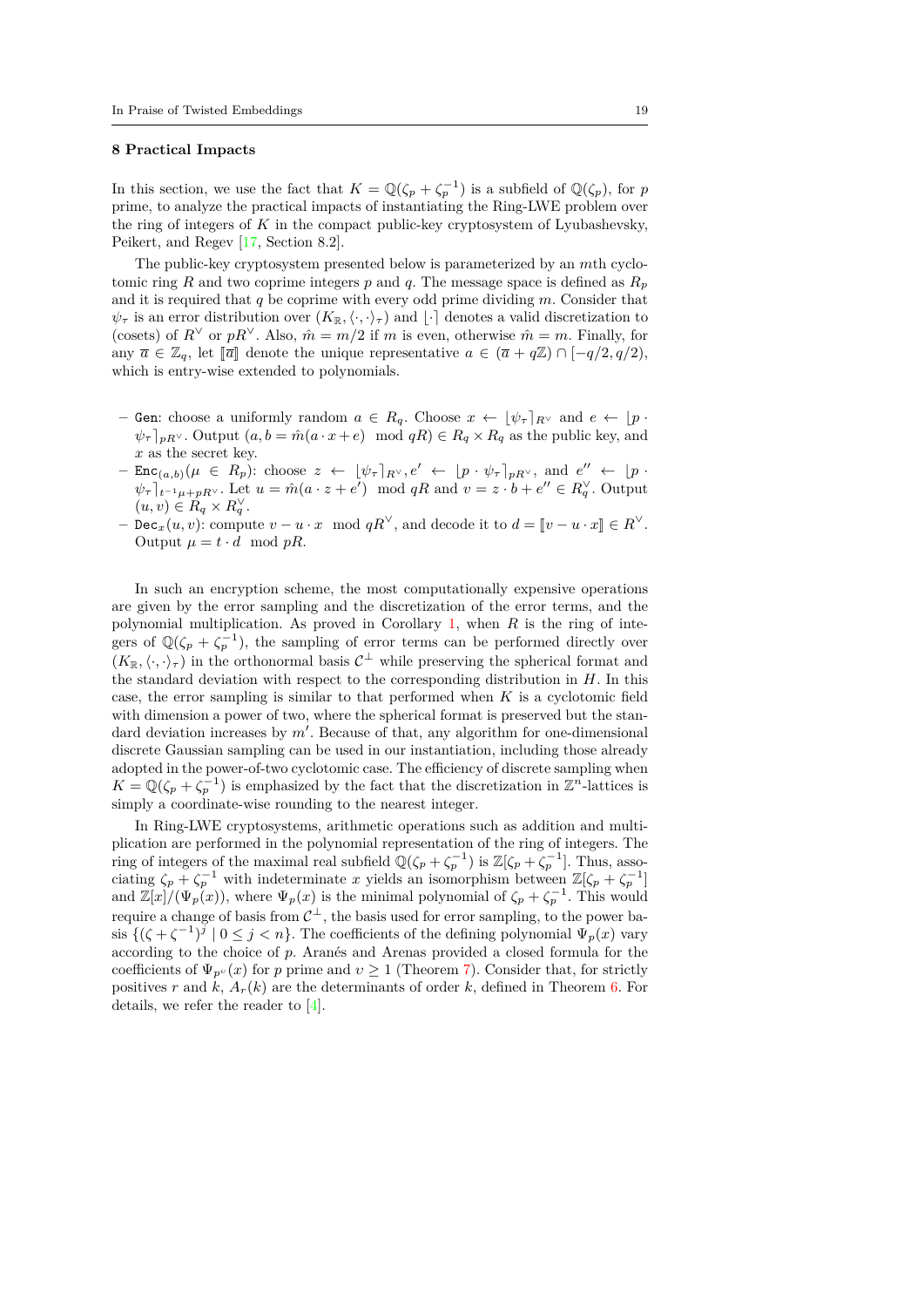**Theorem 6 ([[4](#page-21-16), Theorem 1])** *For any strictly positive integers r and k, we have that*

$$
A_r(k) = \binom{r+k-2}{k} + \binom{r+k-3}{k-1},
$$

*where*  $\binom{n}{k}$  *denotes the binomial coefficient*  $\frac{n!}{k!(n-k)!}$ *.* 

<span id="page-19-0"></span>**Theorem 7** ([[4](#page-21-16), Theorem 2]) *The coefficients*  $a_j$  *of the polynomial*  $\Psi_{p^{\nu}}(x)$  *are given by the following formulae. If p is odd,*

$$
a_j = \begin{cases} 0, & \text{if } j > m - p^{v-1}; \\ \sum_{k=1}^{\lfloor \frac{m-j}{p^{v-1}} \rfloor} (-1)^{(m-j-kp^{v-1})/2} A_{j+2} \left( \frac{m-j-kp^{v-1}}{2} \right), & \text{if } m+j \equiv 1 \pmod{2}; \\ k \equiv 1 \pmod{2} \\ (-1)^{\frac{m-j}{2}} \sum_{k=0}^{\lfloor \frac{m-j}{2p^{v-1}} \rfloor} (-1)^k A_{j+2} \left( \frac{m-j}{2} - kp^{v-1} \right), & \text{if } m+j \equiv 0 \pmod{2}; \end{cases}
$$

*and in the case*  $p = 2, v \geq 3$ *:* 

$$
a_j = \begin{cases} (-1)^{\frac{m-j}{2}} A_{j+2} \left( \frac{m-j}{2} \right), & \text{if } j \text{ is even;} \\ 0, & \text{otherwise.} \end{cases}
$$

Notice that, in our case,  $v = 1$ ; thus, all coefficients are always non-zero. For example, when  $p = 31$ , we have that  $n = 15$  and the defining polynomial  $\Psi_p(x)$  is

$$
\Psi_{31}(x) = x^{15} + x^{14} - 14x^{13} - 13x^{12} + 78x^{11} + 66x^{10} - 220x^9 - 165x^8
$$
  
+ 330x<sup>7</sup> + 210x<sup>6</sup> - 252x<sup>5</sup> - 126x<sup>4</sup> + 84x<sup>3</sup> + 28x<sup>2</sup> - 8x - 1,

which is very dense and the coefficients are not restricted to the set *{*0*,* 1*}*. However, depending on the choice of value for the coefficient's modulus *q*, the defining polynomial may have a complete factorization modulo *q*, which allows algorithms based on the Chinese Remainder Theorem (CRT) for efficient polynomial multiplication. For example, for  $p = 31$  and  $q = 61$ , the defining polynomial factors in 15 distinct degree-one polynomials as follows:

$$
\Psi_{31}(x) \text{ mod } 61 = (x+5)(x+6)(x+15)(x+16)(x+21)(x+22)(x+24)(x+27)
$$

$$
(x+29)(x+36)(x+38)(x+41)(x+48)(x+49)(x+51).
$$

Thus,  $f(x) = \Psi_{31}(x)$  can be factored as  $f(x) = \prod_{i \in [k]} f_i(x) \pmod{q}$ , where  $f_i(x)$  are polynomials of small degree. The multiplication  $\overline{a \cdot b}$  modulo  $f(x)$  is done by computing  $a_i = a \mod f_i(x)$  and  $b_i = b \mod f_i(x)$ , for  $i \in [k]$ , computing the component-wise multiplication  $(a_i b_i)$  and, finally, using the inverse operation to obtain the polynomial *c* such that *c* mod  $f_i(x) = a_i b_i \mod f_i(x)$ , as discussed by Lyubashevsky and Seiler [\[18\]](#page-21-17). Although the asymptotic cost of an algorithm based on this technique is  $O(n \log n)$ , the hidden constants may be large due to the increased number of reductions modulo *q* in comparison with CRT-based algorithms for power-of-two cyclotomic number fields [\[18,](#page-21-17)[10\]](#page-21-18). Another important aspect of the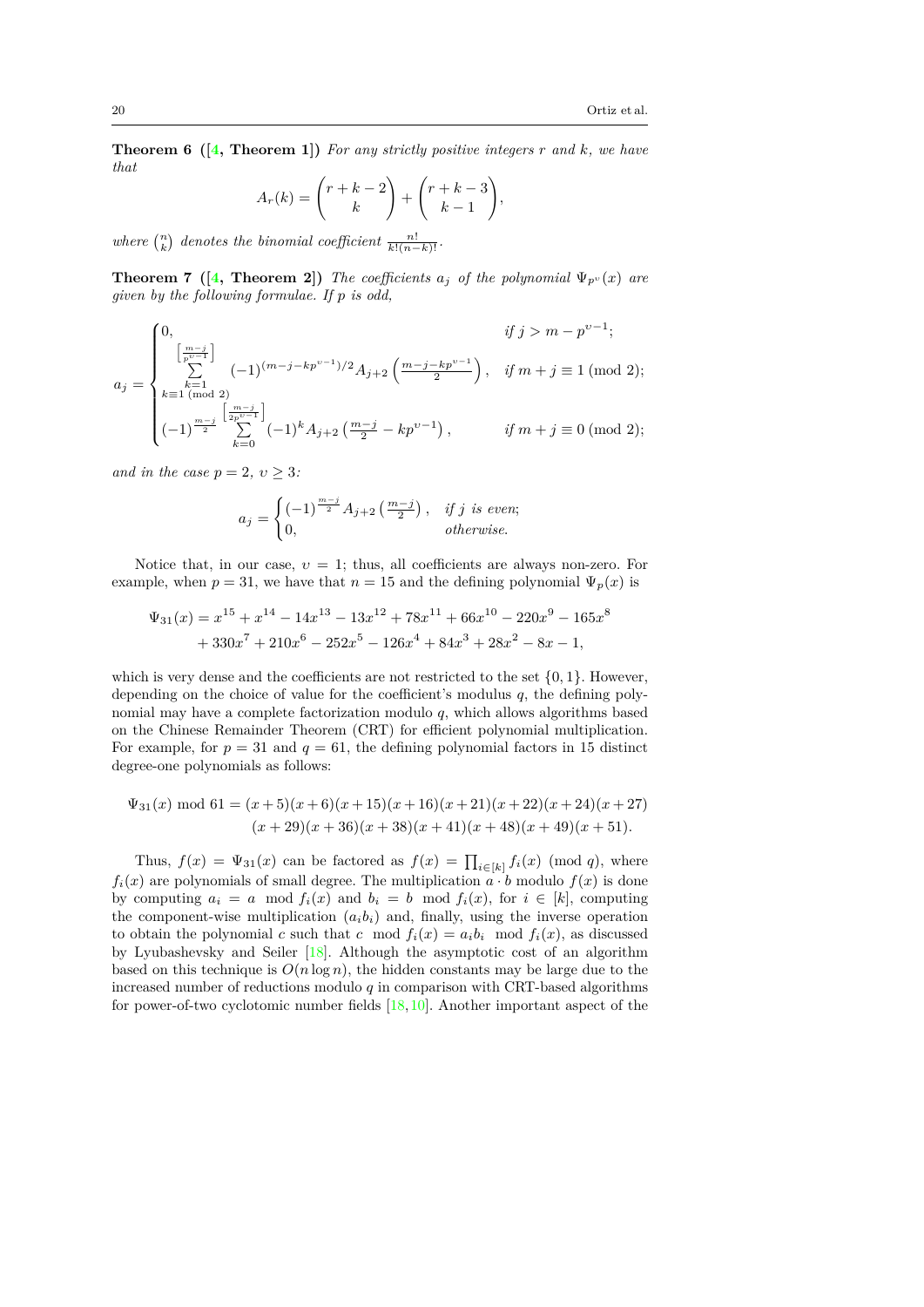defining polynomial is captured by the *expansion factor*, a property introduced by Lyubashevsky and Micciancio [\[15\]](#page-21-19). The expansion factor of a polynomial *f* is

$$
EF(f, k) = \max_{g \in \mathbb{Z}[x], \deg(g) \le k(\deg(f) - 1)} ||g||_f / ||g||_{\infty},
$$

where *∥g∥<sup>f</sup>* is the norm of the polynomial *g* after reduction modulo *f*. By computing the expansion factor of  $\Psi_p(x)$ , we can measure the increase in magnitude of the maximum coefficient of  $||g||_{\Psi_p(x)}$ . Also, the expansion factor helps us in choosing a value for *q* such that the coefficients do not wrap around after arithmetic operations, avoiding the occurrence of decryption errors.

In order to analyze the expansion factor of  $\Psi_p(x)$ , we compare it with  $x^n + 1$ , the defining polynomial of cyclotomic polynomial rings with dimension a power of two, which is widely adopted in practical applications. For that, we recall Lemma [4](#page-20-1), which defines an upper bound for the magnitude of the coefficients of a polynomial  $g \in \mathbb{Z}[x]$  after a reduction modulo  $f$ .

<span id="page-20-1"></span>**Lemma 4** *If*  $g$  *is a polynomial in*  $\mathbb{Z}[x]$  *and*  $f$  *is a monic polynomial in*  $\mathbb{Z}[x]$  *such that*  $\deg(g) \geq \deg(f)$ *, then*  $||g||_f \leq ||g||_{\infty} (2||f||_{\infty})^{\deg(g) - \deg(f) + 1}$ .

For the case  $f(x) = \Psi_p(x)$ , it is sufficient to analyze the value of  $||f||_{\infty}$ . Firstly, for  $f(x) = x^n + 1$ , we have that  $||f||_{\infty} = 1$ . On the other hand, when  $f(x) = \Psi_p(x)$ , *∥f∥<sup>∞</sup>* assumes the maximum value of *a<sup>j</sup>* according to Theorem [7.](#page-19-0) For example, for  $p = 31$ ,  $||f||_{\infty} = 330$ , leading to an exponential growth of coefficients, which is roughly  $330^{\deg(g) - \deg(f)+1}$  times bigger with respect to the case when  $f(x) = x^{16}+1$ . Such growth of coefficients require an increased value for the choice of the modulus *q* in order to avoid the coefficients to wrap around after polynomial operations. This also leads to an increase in the length of system parameters and memory/bandwidth requirement for transmission of public parameters.

In the positive direction, since the dimension of *K* does not increase as a power-oftwo, one may want to find a ring instantiation that closely achieves a target security level. For example, to obtain a ring dimension between 700 and 800, the required for achieving 128-bit security [[18](#page-21-17)], possible choices for the value of *p* ranges from the 223-th to the 252-th prime number, comprehending 29 possible choices.

In a nutshell, we have discussed some practical impacts of instantiating the Twisted Ring-LWE problem when *K* is the maximal real subfield of a cyclotomic number field, whose dimension is  $n = (p-1)/2$  for any prime  $p \geq 5$ . The increased cost in arithmetic operations is inherent to this particular instantiation, but the same cannot be said about all algebraic constructions which lead to lattices equivalent to  $\mathbb{Z}^n$ . This is reinforced by the fact that the ring of integers of power-of-two cyclotomic number fields also leads to lattices equivalent to  $\mathbb{Z}^n$  and, yet, it allows for very efficient algorithms for polynomial operations. Thus, it is an open question whether there are other number fields that realize lattices equivalent to  $\mathbb{Z}^n$ , having polynomial arithmetic that can be efficiently performed with tolerable or minor drawbacks.

# **References**

<span id="page-20-0"></span>1. Ajtai, M.: Generating Hard Instances of Lattice Problems (Extended Abstract). In: Proceedings of the Twenty-eighth Annual ACM Symposium on Theory of Computing, STOC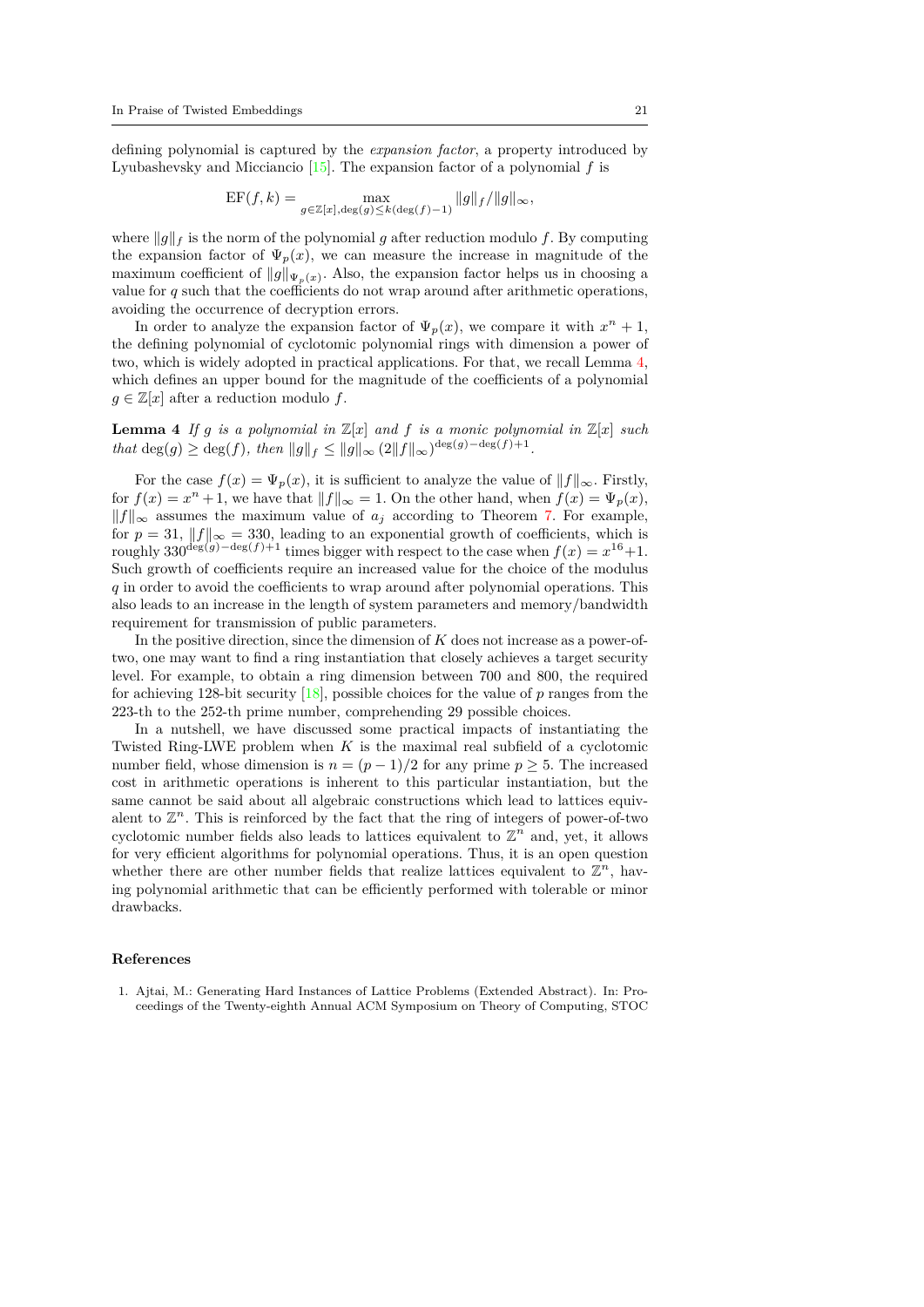'96, pp. 99–108. ACM, New York, NY, USA (1996). DOI 10.1145/237814.237838. URL <http://doi.acm.org/10.1145/237814.237838>

- <span id="page-21-3"></span>2. Albrecht, M.R., Deo, A.: Large Modulus Ring-LWE *≥* Module-LWE. In: T. Takagi, T. Peyrin (eds.) Advances in Cryptology - ASIACRYPT 2017 - 23rd International Conference on the Theory and Applications of Cryptology and Information Security, Hong Kong, China, December 3-7, 2017, Proceedings, Part I, *Lecture Notes in Computer Science*, vol. 10624, pp. 267–296. Springer (2017). DOI 10.1007/978-3-319-70694-8\\_10. URL [https://doi.org/10.1007/978-3-319-70694-8\\_10](https://doi.org/10.1007/978-3-319-70694-8_10)
- <span id="page-21-14"></span>3. Andrade, A.A., Interlando, J.C.: Rotated  $\mathbb{Z}^n$ -Lattices via Real Subfields of  $\mathbb{Q}(\zeta_{2^r})$ . TEMA (São Carlos) **20**, 445 – 456 (2019). URL [http://www.scielo.br/scielo.php?script=sci\\_](http://www.scielo.br/scielo.php?script=sci_arttext&pid=S2179-84512019000300445&nrm=iso) [arttext&pid=S2179-84512019000300445&nrm=iso](http://www.scielo.br/scielo.php?script=sci_arttext&pid=S2179-84512019000300445&nrm=iso)
- <span id="page-21-16"></span>4. Aranés, M., Arenas, A.: On the defining polynomials of maximal real cyclotomic extensions. Revista de la Real Academia de Ciencias Exactas, Físicas y Naturales. Serie A. Matemáticas **101**(2), 187–203 (2008)
- <span id="page-21-10"></span>5. de Araujo, R.R., Jorge, G.C.: Constructions of full diversity *Dn*-lattices for all *n*. Rocky Mountain J. Math. **50**(4), 1137–1150 (2020). DOI 10.1216/rmj.2020.50.1137. URL [https:](https://doi.org/10.1216/rmj.2020.50.1137) [//doi.org/10.1216/rmj.2020.50.1137](https://doi.org/10.1216/rmj.2020.50.1137)
- <span id="page-21-11"></span>6. Bayer-Fluckiger, E.: Lattices and Number Fields. Algebraic Geometry: Hirzebruch 70 **241**  $(1999)$
- <span id="page-21-7"></span>7. Bayer-Fluckiger, E., Oggier, F., Viterbo, E.: New algebraic constructions of rotated Z *<sup>n</sup>*-lattice constellations for the Rayleigh fading channel. IEEE Transactions on Information Theory **50**(4), 702–714 (2004). DOI 10.1109/TIT.2004.825045
- <span id="page-21-8"></span>8. Boutros, J., Viterbo, E., Rastello, C., Belfiore, J.C.: Good lattice constellations for both Rayleigh fading and Gaussian channels. IEEE Transactions on Information Theory **42**(2), 502–518 (1996). DOI 10.1109/18.485720
- <span id="page-21-1"></span>9. Brakerski, Z., Gentry, C., Vaikuntanathan, V.: (Leveled) Fully Homomorphic Encryption without Bootstrapping. In: Proceedings of the 3rd Innovations in Theoretical Computer Science Conference, ITCS '12, p. 309–325. Association for Computing Machinery, New York, NY, USA (2012). DOI 10.1145/2090236.2090262. URL [https://doi.org/10.1145/](https://doi.org/10.1145/2090236.2090262) [2090236.2090262](https://doi.org/10.1145/2090236.2090262)
- <span id="page-21-18"></span>10. Chu, E., George, A.: Inside the FFT Black Box – Serial and Parallel Fast Fourier Transform Algorithms. CRC Press, Boca Raton, FL (2000)
- <span id="page-21-5"></span>11. Ducas, L., Durmus, A.: Ring-LWE in Polynomial Rings, pp. 34–51. Springer Berlin Heidelberg, Berlin, Heidelberg (2012). DOI 10.1007/978-3-642-30057-8\\_3
- <span id="page-21-9"></span>12. Jorge, G.C., Costa, S.I.: On rotated *Dn*-lattices constructed via totally real number fields. Archiv der Mathematik **100**(4), 323–332 (2013). DOI 10.1007/s00013-013-0501-8
- <span id="page-21-13"></span>13. Kirshanova, E., Nguyen, H., Stehlé, D., Wallet, A.: On the smoothing parameter and last minimum of random orthogonal lattices. Designs, Codes and Cryptography **88**, 931–950 (2020). DOI https://doi.org/10.1007/s10623-020-00719-w
- <span id="page-21-2"></span>14. Langlois, A., Stehlé, D.: Worst-case to average-case reductions for module lattices. Designs, Codes and Cryptography **75**(3), 565–599 (2015). DOI 10.1007/s10623-014-9938-4. URL <https://doi.org/10.1007/s10623-014-9938-4>
- <span id="page-21-19"></span>15. Lyubashevsky, V., Micciancio, D.: Generalized Compact Knapsacks Are Collision Resistant. In: M. Bugliesi, B. Preneel, V. Sassone, I. Wegener (eds.) Automata, Languages and Programming, pp. 144–155. Springer Berlin Heidelberg, Berlin, Heidelberg (2006)
- <span id="page-21-0"></span>16. Lyubashevsky, V., Peikert, C., Regev, O.: On Ideal Lattices and Learning with Errors over Rings, pp. 1–23. Springer Berlin Heidelberg, Berlin, Heidelberg (2010). DOI 10. 1007/978-3-642-13190-5\\_1
- <span id="page-21-6"></span>17. Lyubashevsky, V., Peikert, C., Regev, O.: A Toolkit for Ring-LWE Cryptography. Cryptology ePrint Archive, Report 2013/293 (2013). <http://eprint.iacr.org/2013/293>
- <span id="page-21-17"></span>18. Lyubashevsky, V., Seiler, G.: NTTRU: Truly Fast NTRU Using NTT. Cryptology ePrint Archive, Report 2019/040 (2019). <https://eprint.iacr.org/2019/040>
- <span id="page-21-12"></span>19. Micciancio, D., Regev, O.: Worst-Case to Average-Case Reductions Based on Gaussian Measures. SIAM J. Comput. **37**(1), 267–302 (2007). DOI 10.1137/S0097539705447360. URL <https://doi.org/10.1137/S0097539705447360>
- <span id="page-21-4"></span>20. NIST, N.: Post-Quantum Cryptography (2017). [https://csrc.nist.gov/Projects/](https://csrc.nist.gov/Projects/post-quantum-cryptography/post-quantum-cryptography-standardization) [post-quantum-cryptography/post-quantum-cryptography-standardization](https://csrc.nist.gov/Projects/post-quantum-cryptography/post-quantum-cryptography-standardization)
- <span id="page-21-15"></span>21. Oggier, F., Viterbo, E.: Algebraic Number Theory and Code Design for Rayleigh Fading Channels. Commun. Inf. Theory **1**(3), 333–416 (2004). DOI 10.1561/0100000003. URL <http://dx.doi.org/10.1561/0100000003>